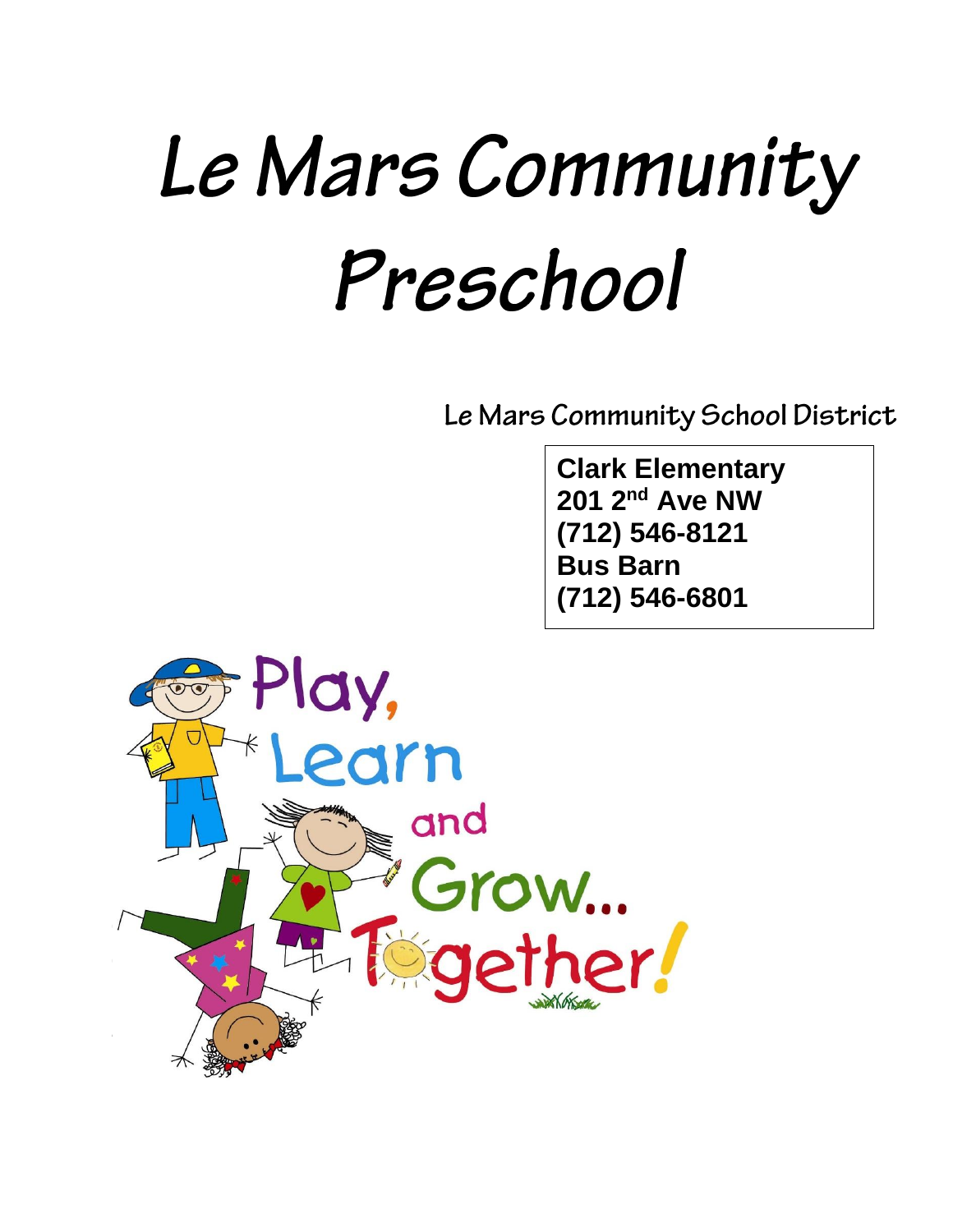# **TABLE OF CONTENTS**

| <b>Animal and Pet Policy</b>                     | 18                      |
|--------------------------------------------------|-------------------------|
| <b>Arrival and Departure</b>                     | 20                      |
| <b>Art Projects</b>                              | 6                       |
| <b>Child Assessments</b>                         | 4                       |
| <b>Clark Preschool Transportation</b>            | 18                      |
| <b>Classroom Guidance Strategies</b>             | 15                      |
| <b>Clothing and Play Items From Home</b>         | 19                      |
| <b>Curriculum Development</b>                    | 4                       |
| <b>Daily Schedules</b>                           | 6                       |
| <b>Educational Philosophy</b>                    | 3                       |
| <b>Enrollment</b>                                | $\overline{\mathbf{z}}$ |
| <b>Equity and Non-Discrimination</b>             | 6                       |
| <b>Family Involvement</b>                        | 8                       |
| <b>Field Trips</b>                               | 19                      |
| <b>Food From Home Policy</b>                     | 17 <sub>2</sub>         |
| <b>Health, Safety &amp; Emergency Procedures</b> | 8                       |
| <b>Home and School Partnership</b>               | 8                       |
| <b>LCP Supervision Policy</b>                    | 17                      |
| <b>Mission Statement</b>                         | $\overline{2}$          |
| <b>Multicultural Environment</b>                 | 6                       |
| <b>Outdoor Play</b>                              | 14                      |
| <b>Preschool Philosophy</b>                      | 4                       |
| <b>Preschool Staff</b>                           | 22                      |
| <b>Problem Solving Approach to Conflict</b>      | 15                      |
| <b>Professional Development Days</b>             | 21                      |
| <b>Snack Time</b>                                | 17 <sub>2</sub>         |
| <b>Special Reminders</b>                         | 21                      |
| <b>Things You Will Need for Preschool</b>        | 22                      |
| <b>Weather Related Program Cancellation</b>      | 21                      |

#### **Code 100**

#### **MISSION STATEMENT**

The Mission of the LeMars Community School District is to guide every student in achieving the highest possible education by teaching the basic skills, developing good character, and promoting lifelong learning, all through an aggressive partnership with students, families, school, and community.

Adopted: 9-14-87

Revised: 8-28-00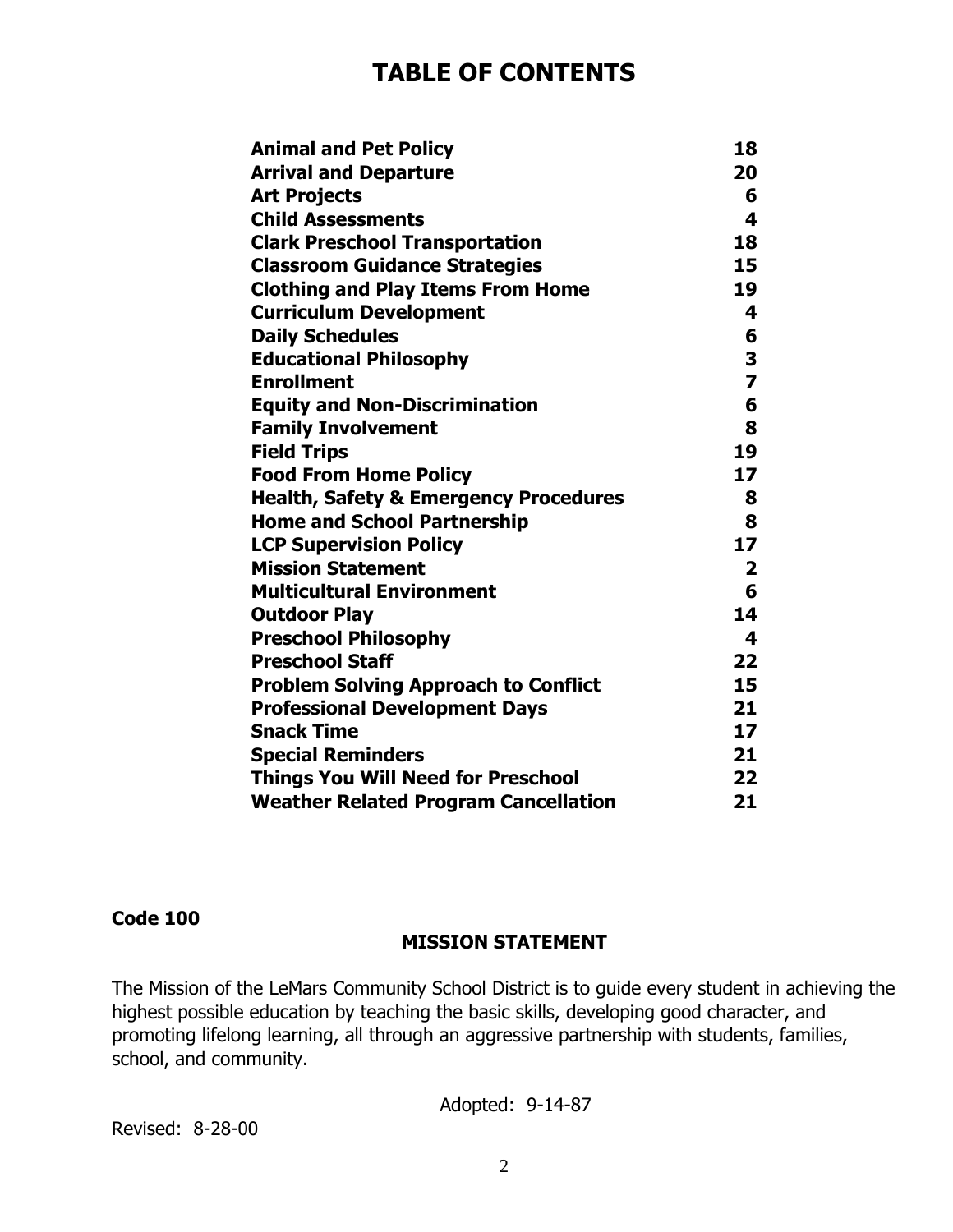# **EDUCATIONAL PHILOSOPHY**

Our students are the focus of our mission. The Le Mars Community School District exists to develop the intellectual, creative, physical, social and civic capabilities of all students. This school district believes that all students can learn and recognizes that not all students have the same backgrounds, abilities, motivations, or interests. Therefore, our programs and services must effectively meet the needs of all students.

Our Core Beliefs include the following:

All people can learn.

Our schools must nurture honesty, integrity, and interpersonal skills necessary for productive citizenship.

- Our schools must serve the unique needs of all students.
- Our schools must teach the skills and promote attitudes necessary for life-long learning.
- Our schools must promote respect for worth and dignity of individuals.
- The families, the schools, and the community must all be advocates for quality education.

We must develop, communicate, and maintain high standards for everyone involved in education.

Our schools must emphasize basic skills in reading, writing, calculating, speaking, listening, thinking, and utilizing technology.

We know that learning occurs most effectively in an environment that includes:

- A clear sense of purpose
- High expectations
- Frequent assessment of progress
- Focus on the basic skills
- Opportunity for exploration, experimentation, and expression of creativity and talent
- A sense of personal security.

Therefore, we must strive to assure the presence of all of these conditions.

Finally, we know that we must collaborate with students, parents/guardians, and all community members to prepare our youth for lifelong learning, employment, and positive membership in a democratic society.

Adopted: 11-9-87

Revised: 8-28-00 12-22-03 9-11-06

This handbook is designed to acquaint all parents with the LeMars Community Preschool's (LCP) current policies and procedures. The LCP reserves the right, in its sole discretion, to revise these policies and procedures as needed. Parents will receive a handbook during their before-school home visit.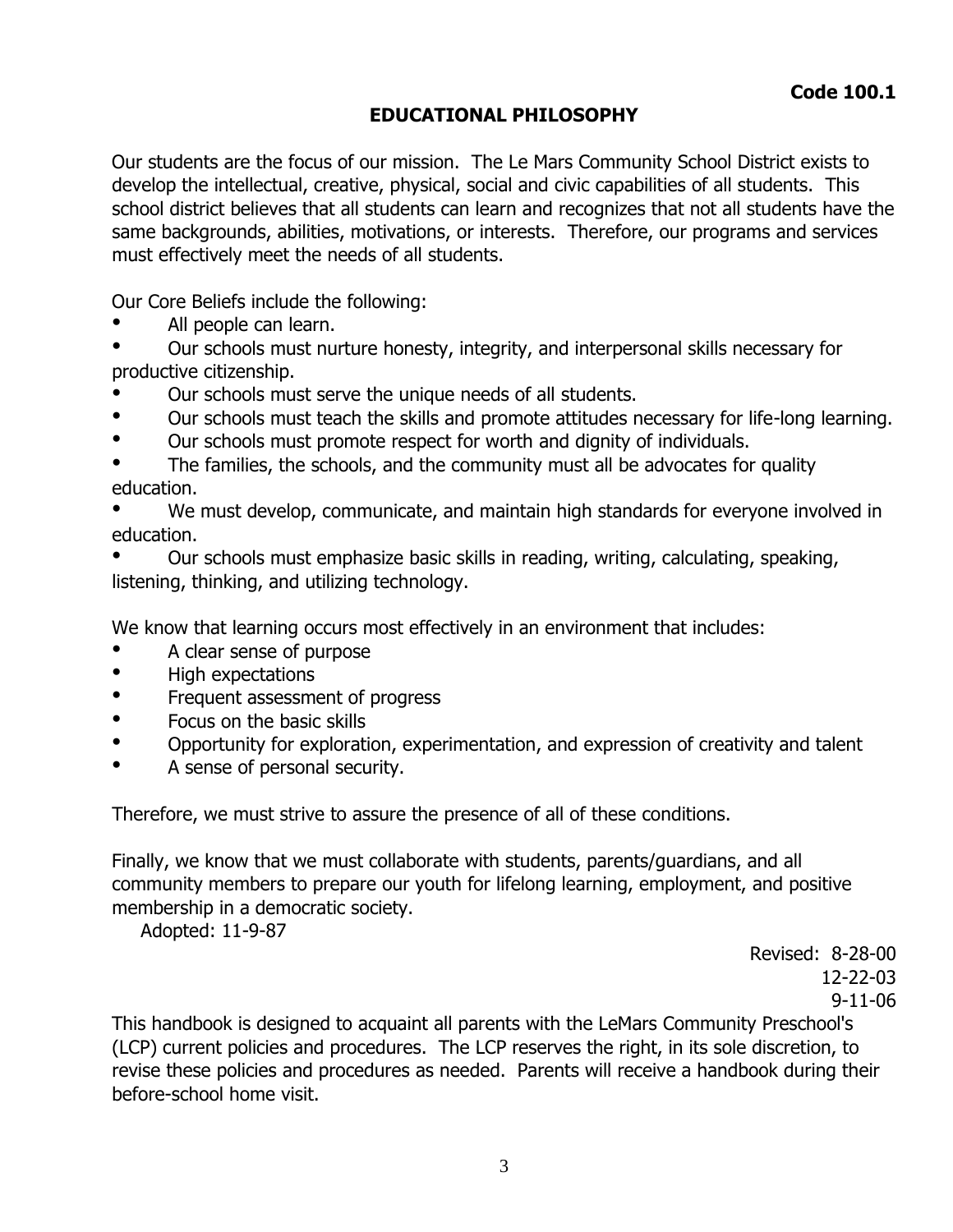# **PRESCHOOL PHILOSOPHY**

The LCP is dedicated to the developmental approach to early education and to meeting the individual needs of children. Our program emphasizes the whole child in a supportive environment, which encourages choices. We recognize that young children learn best through active involvement with their environment. Our program provides an environment for early learners that is spacious and allows free movement. Music is used extensively to enhance language development. Many concrete learning materials are available and arranged on low, open shelves so that children can easily reach them. The children are allowed to exercise choice as a building block to decision-making and problem-solving strategies.

# **We Believe…**

Our Program Provides Children More Time And Opportunity:

- To feel good about themselves as capable, unique individuals.
- To engage in playful work.
- To grow in decision-making, problem-solving, and creative thinking.
- To express themselves through language, writing, movement, and use of materials and resources.
- To develop self-motivation, self-discipline, and self-direction toward purposeful activities.
- To explore their environment using their five senses.
- To foster a curiosity and enthusiasm for learning.
- To enjoy age-appropriate activities for their own sake, not only as a preparation for the future.
- To receive directed instruction to enhance knowledge in the areas of cognitive, language, fine motor and social-emotional development.

# **CURRICULUM DEVELOPMENT**

We use the Creative Curriculum at the LCP. The curriculum is individualized to meet the needs of every child. Each family's culture is respected and family members are encouraged to participate in the program. The physical environment is safe, healthy, and contains a variety of toys and materials that are both stimulating and familiar. Children select activities and materials that interest them, and they learn by being actively involved. Adults show respect for children and interact with them in caring ways. The teachers have specialized training in child development and appropriate programming. Curriculum goals and objectives guide staff's ongoing assessment of children's progress, allowing them to individualize learning for each child. The curriculum guides the development of a daily schedule that is predictable yet flexible and responsive to individual needs of the children. The schedule provides time and support for transitions, includes both indoor and outdoor experiences, and is responsive to a child's need to rest or be active.

# **CHILD ASSESSMENTS**

It is Le Mars Community School's belief that assessment of young children should be purposeful, developmentally appropriate and take place in the natural setting by familiar adults. The results will be used for planning experiences for the children and to guide instruction and program improvement. Assessments will never be used to label children or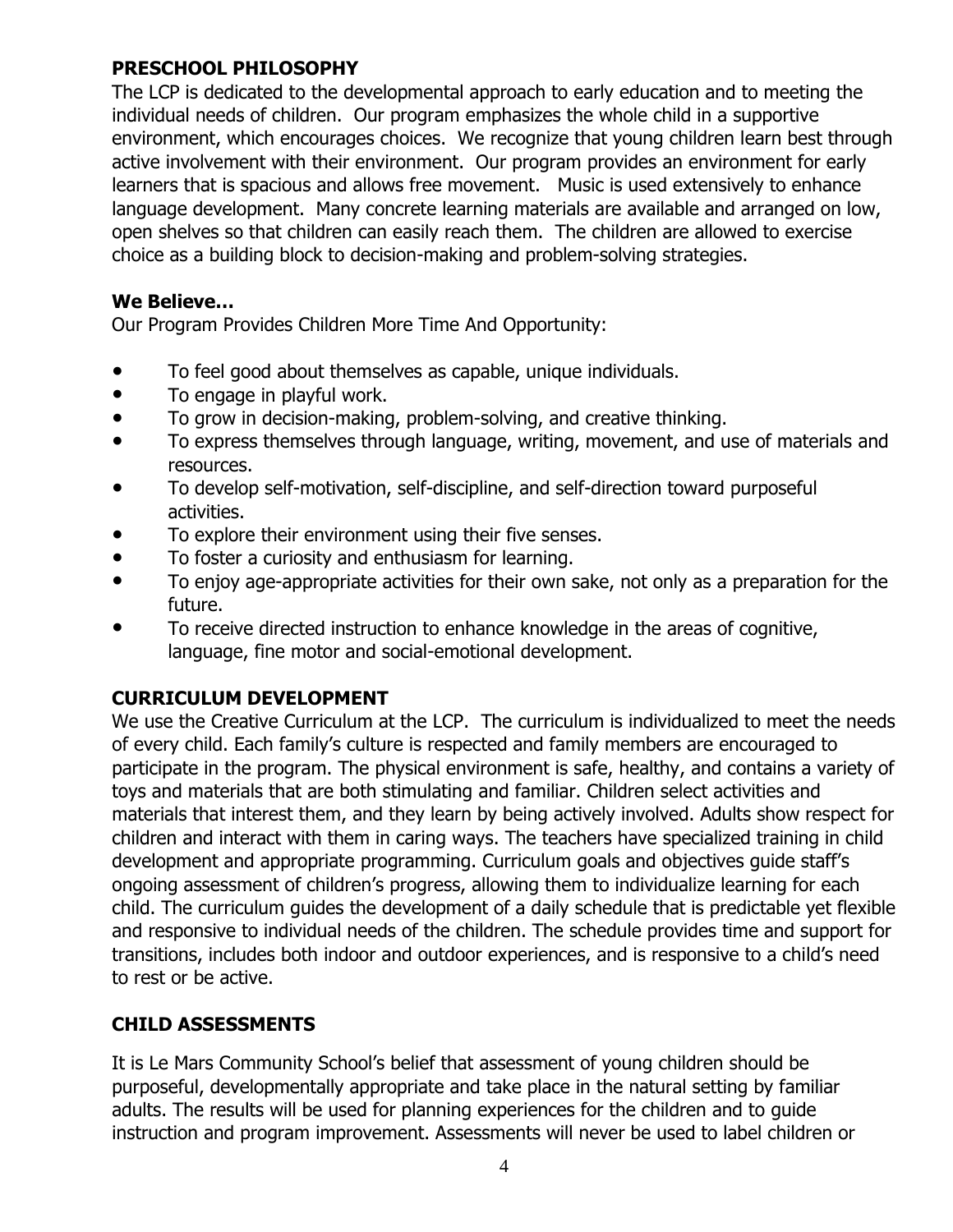include or exclude them from a program. A family's culture and a child's experiences outside the school setting are recognized as being an important piece of the child's growth and development. All results will be kept confidential and stored in student files. Children are assessed in the following ways:

The Teaching Strategies GOLD assessment tool is modified to align with the Iowa Early Learning Standards. Teaching staff record and submit student progress data in all developmental areas throughout the year. Observational data provides an ongoing anecdotal record of each child's progress during daily activities.

Child portfolios are organized by the teaching staff and include the assessments, observational data and child work samples collected on an on-going basis.

Families are asked to contribute information about their child's progress. Young children often demonstrate different skills in different settings. Working together, the teaching staff and families can gather a complete picture of a child's growth and development.

Ages and Stages is a questionnaire that assesses a child's physical, intellectual, and social growth.

The information from the above is used in the following ways:

To provide information about children's needs, interests, and abilities in order to plan developmentally appropriate experiences for them;

- To provide information to parents about their children's developmental milestones; and
- To indicate possible areas that requires additional assessment.

Assessment information will be shared formally with families during Parent/Teacher Conferences in the fall and spring. In addition, the Creative Curriculum GOLD assessment data will be sent home in October, February, and May. On-line access to GOLD may be available to families. The preschool teacher will communicate at least weekly regarding children's activities and developmental milestones. Informal conferences are always welcome and may be requested at any time.

If, through observation, or information on the Creative Curriculum GOLD or through concerns expressed by parents, the teacher feels that there is a possible issue related to a developmental delay or other special need, she/he will communicate this to the family during a conference, sharing documentation of the concerns.

If the need is related to academic or social/behavioral progress, the teacher/parent will follow up with the Student Assistance Team and AEA Staff, following Gehlen Catholic's Student Assistance Protocol to address student needs, and as a resource for an early intervention process. This team engages in problem identification, plans interventions, provides support, and makes outside resources available to those individuals requesting assistance. The team is available and functional for all students and teachers in the building.

A request may be made to Northwest Area Education Agency for support or more formalized testing. With parental consent, the preschool teacher would assist in arranging for developmental screening and referral for diagnostic assessment when indicated.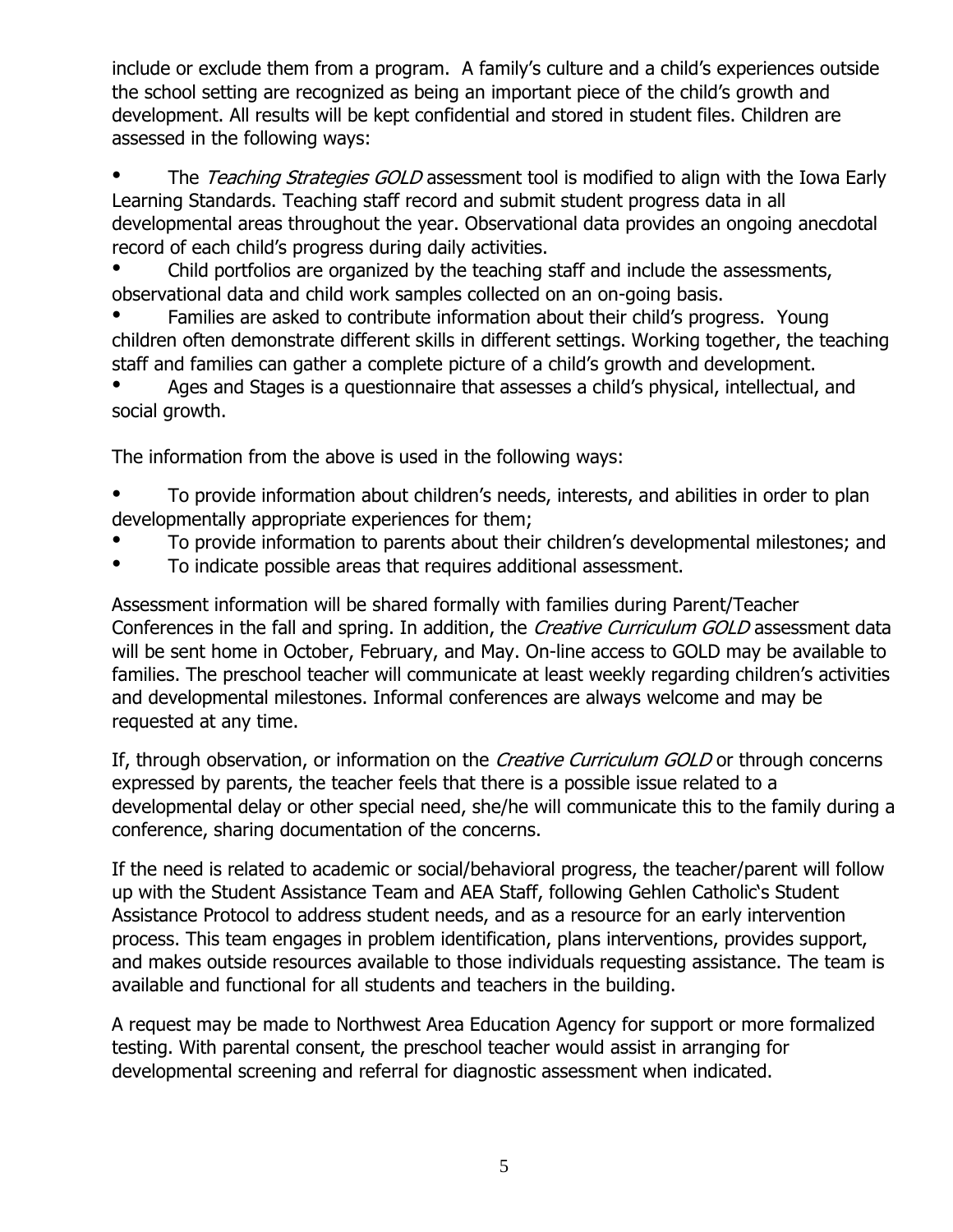If a child is determined to need special accommodations, those accommodations are included in the materials, environment, and lesson plans for that child. Examples include sign language and visuals for children with hearing impairments or language delays and behavior plans for children whose behavior does not respond to the typical strategies used by teaching staff in the classroom

#### **DAILY SCHEDULES**

LCP teachers implement daily activities planned to meet our program goals and objectives. Each classroom follows a developmentally appropriate daily schedule, from creative curriculum, adjusted to meet the unique needs of the children served. The daily schedules for each classroom are posted.

#### **ART PROJECTS**

Usually children will bring home their creative activity the day it is made or it may hang on the classroom wall. At this age, the DOING is more important than the end product. We want the children to enjoy and gain satisfaction from the PROCESS, rather than have a perfect reproduction. During the year, your child will be exposed to many forms of art. Display their work on a bulletin board, on the refrigerator, or write a note to Grandma about it!

#### **MULTICULTURAL ENVIRONMENT**

The LCP is an institution that welcomes and encourages diversity in its population and programs. All families are welcome regardless of race, religion, cultural heritage, political beliefs, sexual orientation, marital status, or differing ability. Appreciation of diversity is immersed in anti-bias curriculum in daily planning, issues addressed, tolerance of others, class meetings, and involvement with families to share their culture. Dolls, books, posters, and food also provide the children with a multicultural, anti-bias perspective, but it is the daily discussions, activities, and experiences that make a program diverse. Multicultural materials are incorporated, when appropriate, within the curriculum so it fits in naturally with what we are doing rather than standing out as "different." Diversity issues related to culture, ethnicity, socio-economic status, age, ability, and gender are addressed during curriculum planning and implementation. The natural and timely inclusion of multicultural materials and activities provide children with a meaningful and realistic experience. Providing a multicultural and diverse environment is best met by enrolling children from many different countries, different ethnic backgrounds, different socio-economic levels, and children with special needs. In addition, our assessment includes an English Language Acquisition section.

**Code 100.2**

#### **EQUITY AND NON-DISCRIMINATION**

It is the policy of the Le Mars Community School District to provide equal opportunity in its provision of educational and auxiliary programs for students. The district will not engage in any illegal discrimination on the basis of race, color, national origin, religion, gender, age, sexual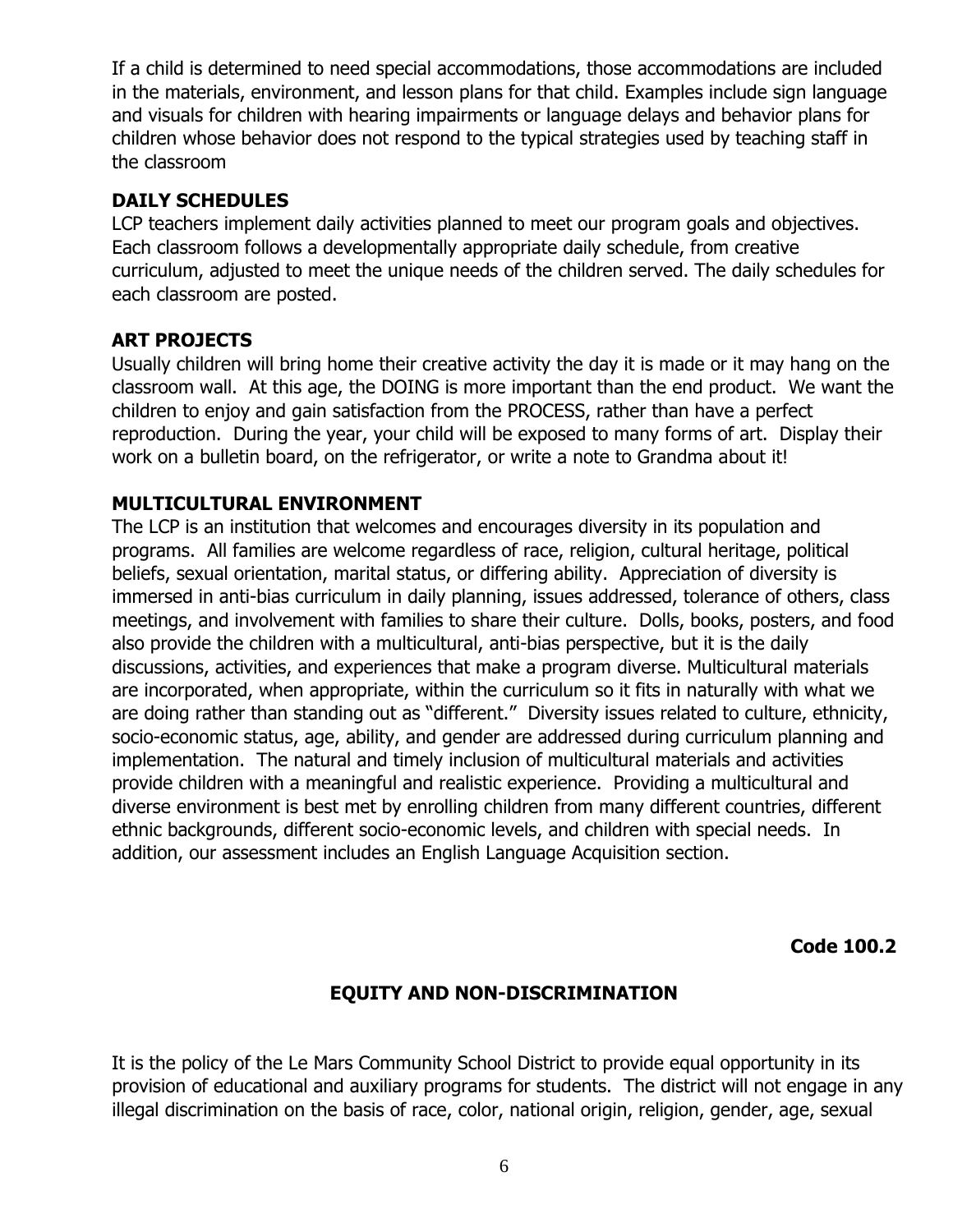orientation, gender identity, socio economic status, creed, disability or marital status in its educational programs, activities or employment policies and practices.

The board requires all persons, agencies, vendors, contractors and any other persons or organizations doing business with or performing services for the district to subscribe to this policy and to all applicable federal and state laws or lawful regulations.

In addition to its policy and practice of equal opportunity and non-discrimination, the board directs that the district's education program shall foster knowledge and appreciation for the historical and contemporary contributions of diverse cultural groups as well as those of both women and men. The curriculum will also reflect the diverse variety of occupational and societal roles open to both women and men.

Questions or complaints alleging illegal discrimination on the basis of gender should be directed to the district's Title IX and Multicultural Gender Fair Coordinator – Dr. Neal Utesch, Assistant High School Principal, 921 3rd Ave. SW, Le Mars, IA 51031, phone 712-546-4153.

Questions or complaints alleging any other types of illegal discrimination should be directed to the district's Equity Coordinator – Ms. Rachel Leavitt, Curriculum Director, 940 Lincoln Street SW, Le Mars, IA 51031, phone 712-546-4155.

Inquires or complaints may also be directed to the Iowa Civil Rights Commission in Des Moines, IA, or to Region VII Office of Civil Rights, Education Division, Kansas City, Missouri.

| Adopted: 5-14-84 |               |
|------------------|---------------|
| Revised:         | $2 - 26 - 96$ |
|                  | 7-12-99       |
|                  | 12-22-03      |
|                  | $11 - 8 - 04$ |
|                  | $9 - 11 - 06$ |
|                  | 10-22-07      |
|                  | $9 - 26 - 09$ |
|                  | 8-13-12       |
|                  | $2 - 25 - 13$ |

#### **ENROLLMENT**

Enrollment is open to children in the community with the goal of having a well-rounded, diverse group of children that is representative of the population of LeMars. Selection of children is based on a random selection process. However, the LCP reserves the right to enroll children based on gender, age, race, ethnicity, special needs, and member of a low-income family for the purposes of high-quality preschool experiences.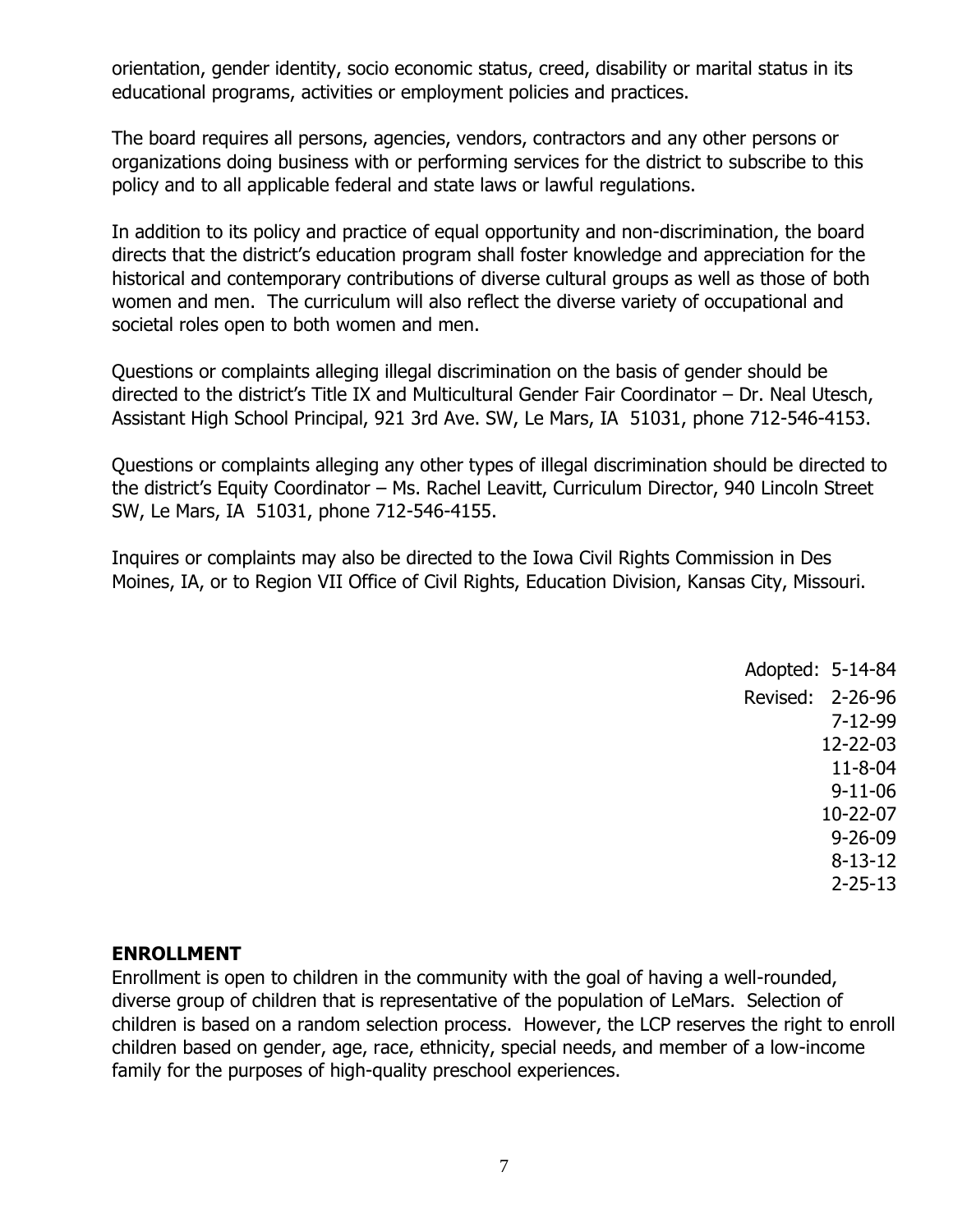# **HOME AND SCHOOL PARTNERSHIP**

A close family-school relationship is essential for the school to be fully responsive to the child and if the child is to reap maximum benefits from the early educational experience. To assist in this, all children in the LCP are assigned a primary teacher. This is the teacher who has primary responsibility for the assessing of and planning for your child and also, the one responsible for primary communication with you, as a parent. All family information shared with the LCP, either written or verbal, is kept confidential and only shared with necessary LCP personnel, which includes the teaching staff working with your child and administration. Additionally, any information concerning your child, including observations, assessments, and work samplings, will not be shared with anyone outside of the LCP, such as an AEA consultant, without your written permission. If you need any information, whether verbal or written, translated, please contact the Elementary Principal at Clark Elementary.

**Parent and Child Orientations** are held each fall. This is an opportunity for parents to learn more about the LCP and, in particular, about their child's classroom and teachers. The teaching staff will explain their classroom, activities, schedules and etc. at this meeting. This is also a wonderful opportunity for parents to ask general questions about the LCP.

#### **FAMILY INVOLVEMENT**

**Newsletters:** Each month you will receive a copy of the LCP newsletter. This newsletter provides you with LCP general information, educational resources you can use with your children, and also information that is specific to your child's classroom.

**Home Visits** are important opportunities for the parents and teachers to gain insights about the child, the classroom, and the home setting. Home visits will be conducted prior to school starting.

**Parent Teacher Conferences:** Two conferences will be held each school year (one in the fall and one in the spring). Conferences will provide an opportunity for the preschool teacher to share assessment results, observational notes and samples of children's work. You are welcome to arrange additional conferences by contacting your child's teacher. If you need translation services for any written or verbal communication in order to fully understand information shared during conferences, please inform the staff prior to the meeting and we will make arrangements.

**Family Night:** Parents will have the opportunity to attend Parent Education Programs and/or Family Night one time throughout the school year.

**Parent Questions/Concerns:** The LCP staff is committed to a team approach in working with parents to resolve questions and/or concerns. Do not hesitate to bring any question or concern to the attention of the teacher most directly involved. The administrator is available to assist parents and staff in resolving concerns.

#### **HEALTH, SAFETY, & EMERGENCY PROCEDURES**

**Health and Dental Requirements**: Our center requires that each child have a physical by his or her family doctor, as well as a dental check from the family dentist. Parents are required to provide the LCP with the name and contact information of the child's doctor and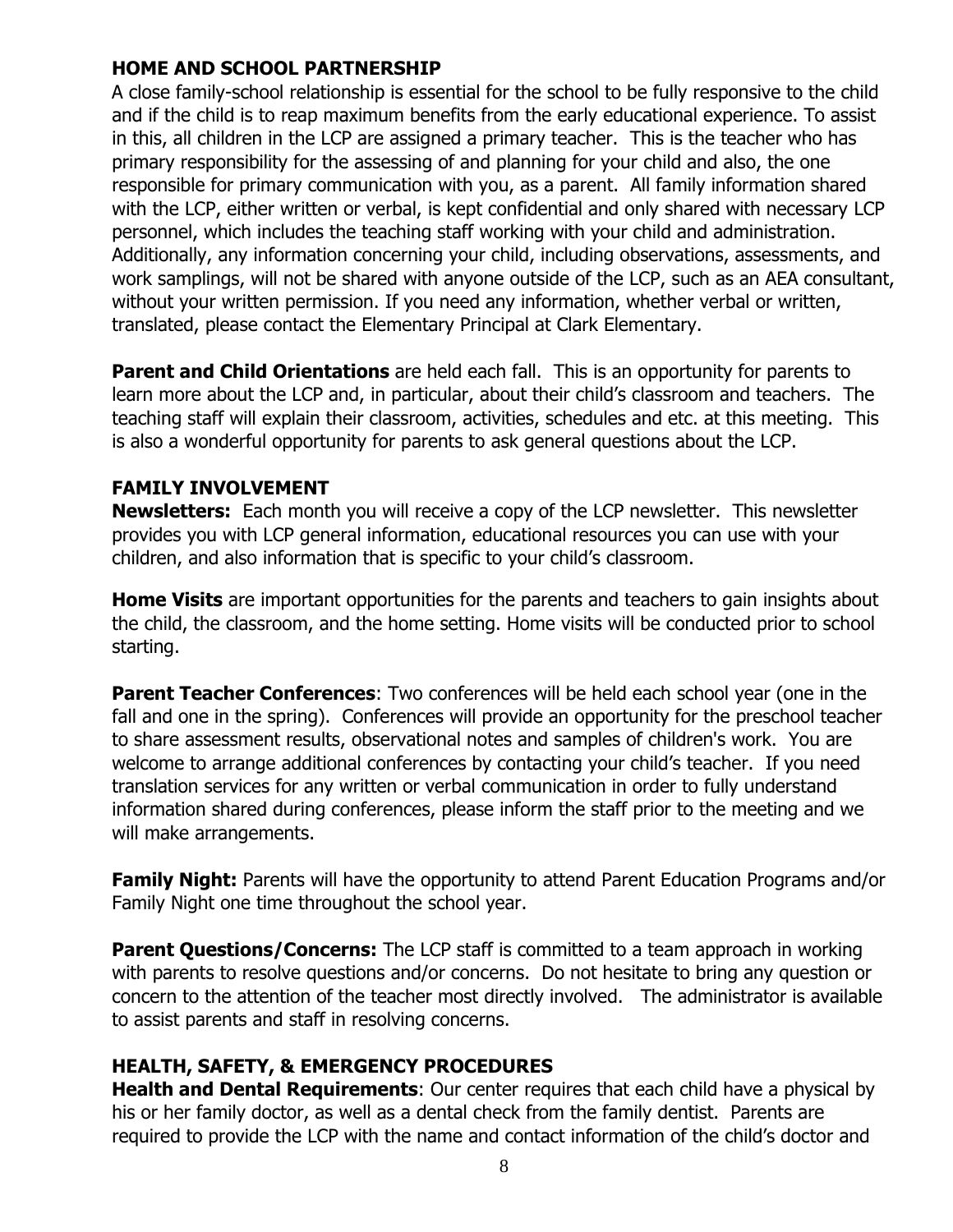dentist. Additionally, parents need to provide the LCP with a physician's report of their child's physical examination done within the twelve months before attending the LCP and annually thereafter. If you find this to be a hardship, please let a staff member know as soon as possible so arrangements can be made.

**Immunizations:** The immunization record for all children is required on the form issued by the Iowa Department of Health and signed by a health official. A copy of the most current immunization record must be on file at the LCP and must be updated each time a child receives a new vaccine. This record shall include documentation of immunization with the Hib vaccine given on or after the 15-month birthday. Effective July 2003, children over 18 months of age enrolled in licensed child care centers are required to have received the Varicella (chickenpox) vaccine. However, if your child has had the chickenpox disease in the past, it is not necessary to receive the vaccine. Simply note on the certificate of immunization that your child has had a diagnosed case of the disease.

#### **Both the Health forms for physical and dental checks and the immunization card must be on file at the school in order for your child to be enrolled.**

**Illness**: Families are requested not to bring a child to school when signs of illness or infections are present. If the child is not well enough to play outdoors or not well enough to comfortably participate in activities, the child should stay at home. **Please call Clark School at 546-8121 and the bus garage (if your child rides the bus) 546-6801 whenever your child is ill.** Families will receive notification when children have been exposed to a communicable disease. Additionally, notices of exposure will be posted by your child's classroom door. Families should immediately notify the child's teacher if their child becomes ill with a communicable disease.

If your child becomes sick or is unable to fully participate, you will be called and asked to pick up your child. If your child has had any of the following symptoms within the last 24 hours, please do not send your child to school:

- Temperature over 100 degrees
- One or more incidents of vomiting or diarrhea
- Persistent abdominal pain or intermittent pain with fever
- Severe coughing
- Wheezing or difficulty breathing
- Inexplicable irritability or persistent crying
- Unexplained rash and any rash with fever or open, weeping wounds
- Mouth sores with drooling
- Yellowish skin or eyes
- Pink eye
- Chicken pox that are not scabbed
- Ringworm, treated, if lesions must be covered
- Visible impetigo

The following is an example of when a child may return to school: A child is sent home with diarrhea. The diarrhea stops a 9:00 p.m. The child should remain home the following day even though the child does not have any further problems with the diarrhea. This prevents the child from getting more seriously ill the following day and also helps from passing the illness to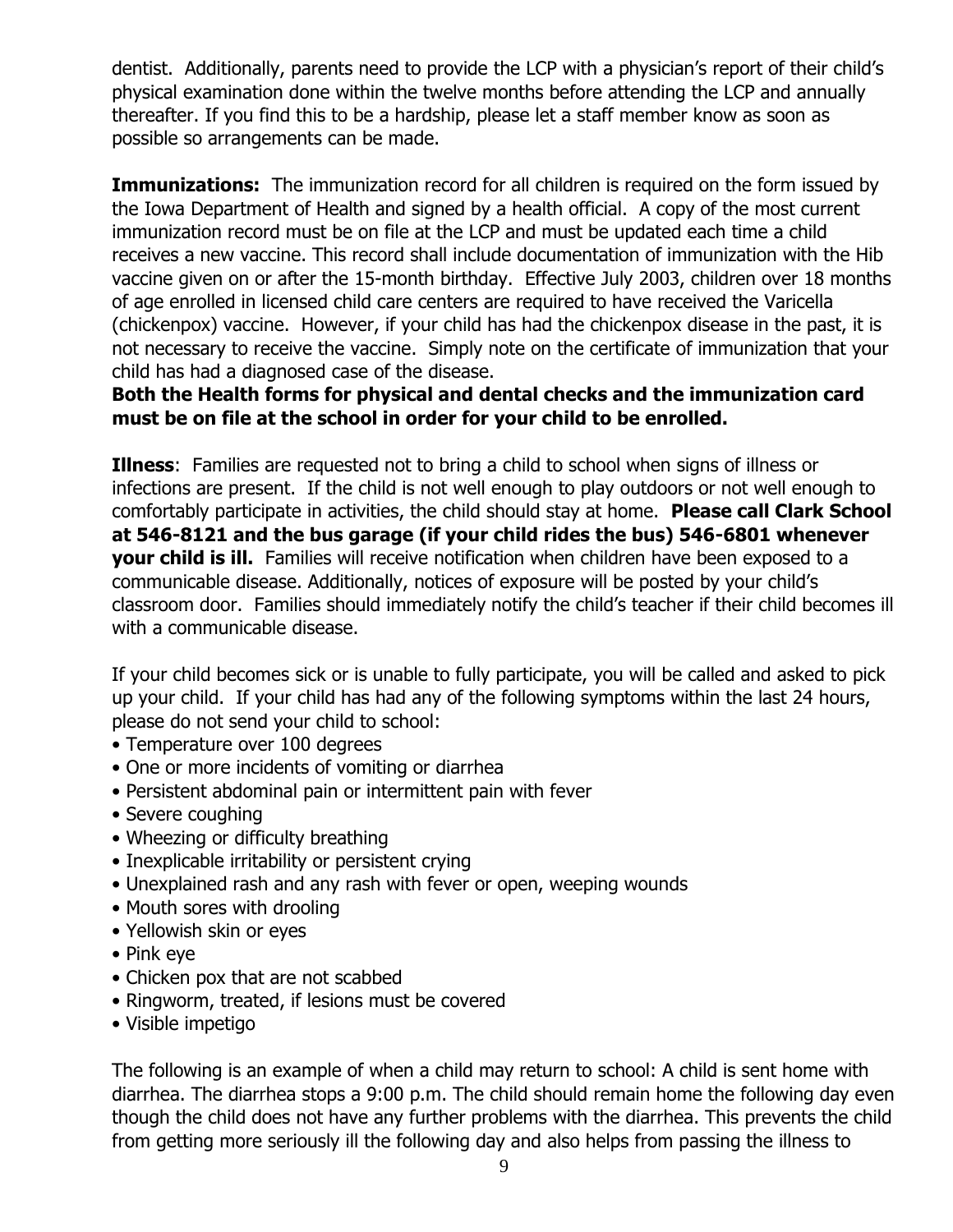others. This example would include vomiting, temperature or other signs or symptoms of an illness.

NOTE: As a safeguard for all the children in the program, any exceptions to our health policies require a written statement from the child's physician noting that he or she is not contagious and is able to fully participate in a child care program. However, the final decision of participation in the program resides with the administrative personnel.

**Medical and Dental Emergencies:** If a child is injured or becomes ill after arriving at school, a parent will be called immediately. It is the parent's responsibility to update the family's emergency contact numbers as needed. If we cannot reach a parent, the emergency contact will be phoned. Parents will be notified of all known minor and major injuries by a written incident report.

If a child needs **immediate** medical attention, the teacher will call **911**. Then, the parent or the child's physician will be called. If we cannot reach the parent, the emergency contact will be phoned. A staff member, who witnessed the emergency situation, will accompany the child in the ambulance to the hospital and will bring records and parent permission forms. Similarly, if a child experiences a dental injury, the child's dentist will be called, as well as, the parent or emergency contact person.

**Health and Safety Records:** Health and safety information collected from families will be maintained on file for each child in the school nurse's office. Files are kept current by updating as needed and at least quarterly. The content of the file is confidential, and is immediately available to administrator or teaching staff who have consent from a parent of legal guardian for access to records, the child' parent or legal guardian, and regulatory authorities, upon request.

Child health and safety records will include:

Current information about any health insurance coverage required for treatment in an emergency.

Results of health examination, showing up-to-date immunization and screening test with an indication of normal or abnormal results and any follow-up required for abnormal results;

Current emergency contact information for each child that is kept up to date by a specified method during the school year.

Names of individual authorized by the family to have access to health information about the child;

Instruction for any of the child's special health needs such as allergies or chronic illness (i.e. asthma, hearing or vision impairments, feeding needs, neuromuscular conditions, urinary or other ongoing health problems, seizures, diabetes);

Individual emergency care plan for children with known medial or developmental problems or other conditions that might required special care in an emergency (allergy, asthma, seizures, orthopedic or sensory problems and other chronic conditions; conditions that require regular medication or technology support.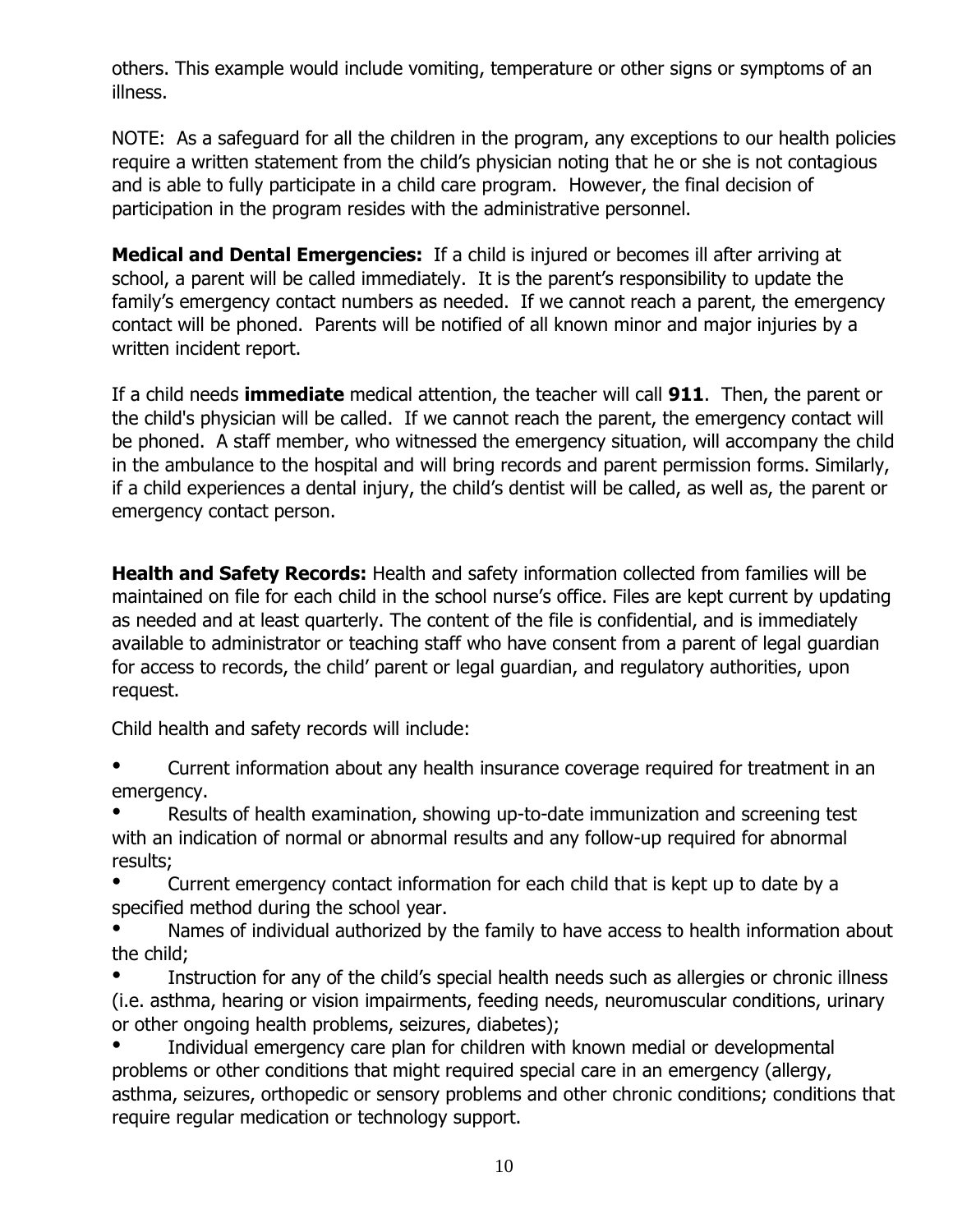Supporting evidence for cases in which a child is under-immunized because of a medical condition (documented by a licensed health professional) or the family's beliefs. Staff implements a plan to exclude the child promptly if a vaccine-preventable disease to which children are susceptible occurs in the program.

**Administration of Medication:** Staff administers both prescription and over-the-counter medications to a child only if the child's record documents that the parent or legal guardian has given the program written permission. The child's record includes instructions from the licensed health provider who has prescribed or recommended medication for that child; alternatively, the licensed health provider's office may give instructions by telephone to the staff. Any staff who administers medication has a) specified training and b) a written performance evaluation updated annually by a health professional on the practice of the five right practices of medication administration: 1) verifying that the **right child** receives the 2) **right medication** 3) the **right dose** 4) at the **right time** and 5) by the **right method** with documentation of each right each time the medication is given.

Medications are labeled with the child's first and last names, the date that either the prescription was filled or the recommendation was obtained from the child's licensed health care provider, the name of the licensed health care provider, the expiration date of the medication, or the period of use of the medication. All medications are kept in a locked container.

**Sunscreen and Bug Repellent:** LCP will not be responsible for the application of sunscreen or bug spray. It is the parent's/guardian's responsibility to apply sunscreen and/or bug spray to their child before school, if the parent/guardian deem it is necessary.

**Allergies:** Please notify your child's teacher of any possible allergies. An allergy action plan form should be completed and posted in all areas of the building your child will be participating.

Individual emergency care plan for children with known medial or developmental problems or other conditions that might require special care in an emergency (allergy, asthma, seizures, orthopedic or sensory problems and other chronic conditions; conditions that require regular medication or technology support.

**Diapering and Toileting Procedures:** For children who are unable to use the toilet consistently, the LCP makes sure that:

• Staff will use only commercially available disposable diapers or pull-ups unless the child has a medical reason that does not permit their use (the health provider documents the medical reason).

• For children who require cloth diapers, the diaper has an absorbent inner lining completely contained within an outer covering made of waterproof material that prevents the escape of feces and urine. Both the diaper and the outer coverings are changed as a unit.

• Cloth diapers and clothing that are soiled by urine or feces are immediately placed in a plastic bag (without rinsing or avoidable handling) and sent home that day for laundering.

• Staff check children for signs that diapers or pull-ups are wet or contain feces) at least once per class time.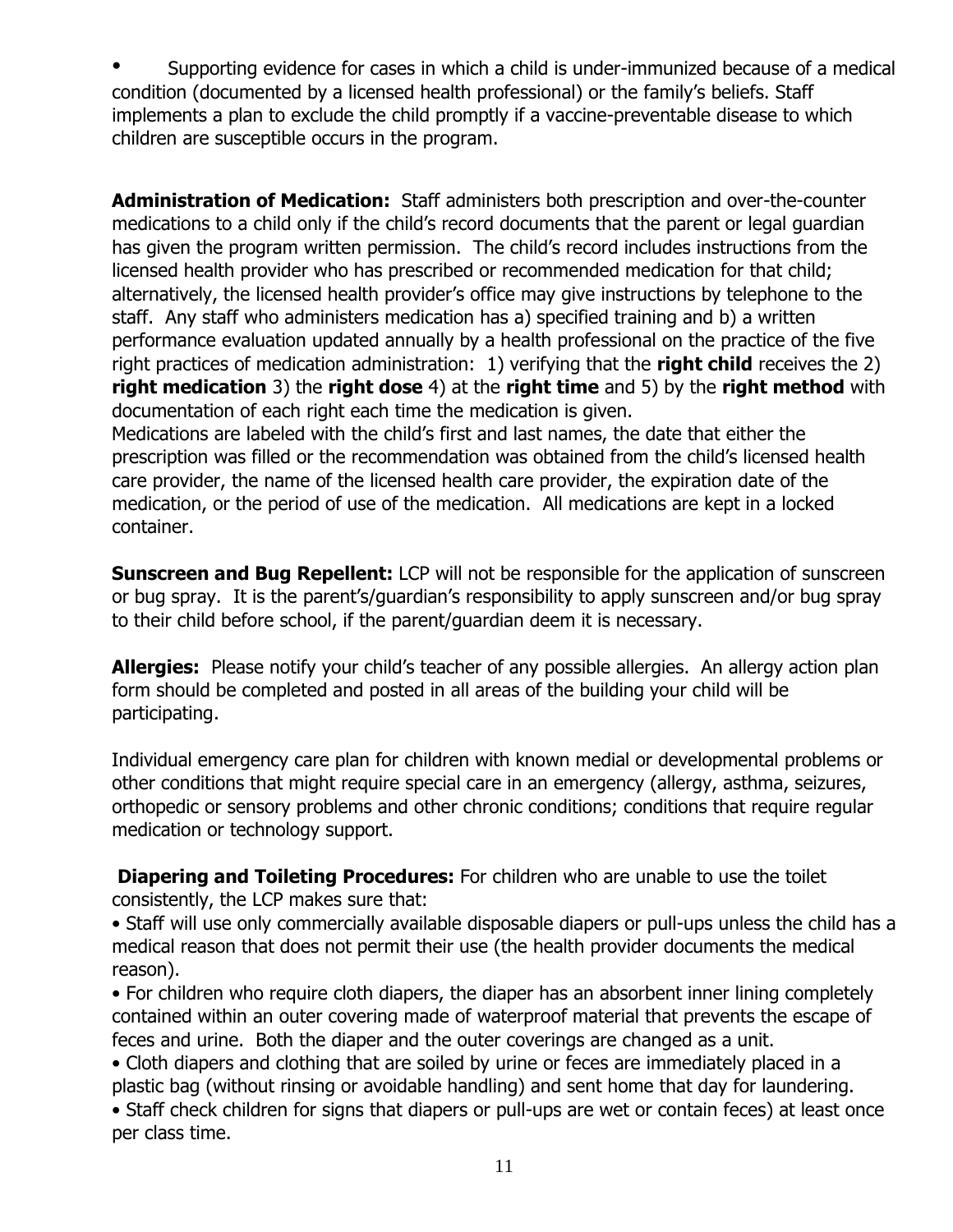- Diapers are changed when wet or soiled.
- Staff change children's diapers or soiled underwear in the designated changing areas and not elsewhere in the facility.
- Each changing area is separated by a partial wall or is located at least three feet from other areas children use and is used exclusively for one designated group of children.

• At all times, caregivers have a hand on the child when the child is being changed on the elevated surface.

• In the changing area, staff post and follow changing procedures.

• Surfaces used for changing and on which changing materials are placed are not used for other purposes, including temporary placement of other objects, and especially not for any object involved with food or feeding.

• Containers that hold soiled diapers and diapering materials have a lid that opens and closes tightly by using a hand-free device.

• Containers are kept closed and not accessible to children.

• Staff members whose primary function is preparing food do not change diapers until their food preparation duties are completed for the day.

**Cleaning and Sanitization:** One of the most important steps in reducing the spread of infectious diseases among children and LCP staff is cleaning and sanitizing surfaces that could possibly pose a risk to children or staff. Household bleach with water is recommended. It is effective, economical, convenient, and readily available. The solution is non-toxic and safe if handled properly, and kills most infectious agents. The standard solution is 1⁄4 cup of household bleach to one gallon of cool water. This mixture is actually safer to ingest than swimming pool water. It also loses its strength over time and is weakened by heat and sunlight. New solution should be made daily and left over solution discarded at the end of each day.

The facility will be maintained in a clean and sanitary condition. When a spill occurs, the area will be made inaccessible to children and the area will be cleaned immediately.

Toys that have been placed in a child's mouth or that are otherwise contaminated by body secretion or excretion will be removed immediately and disinfected after they are cleaned with detergent and water, then rinsed, sanitized and air dried.

Staff will be trained in cleaning techniques, proper use of protective barriers such as gloves, proper handling and disposal of contaminated materials, and information required by the US Occupational Safety and Health Administration about the use of any chemical agents. Staff clean and sanitize toilet seats, toilet handles, toilet bowls, doorknobs or cubicle handles and floors either daily or immediately if visibly soiled.

Facility cleaning requiring potentially hazardous chemicals will be scheduled when children are not present to minimize exposure of the children. All cleaning products will be used as directed by the manufacturer's label. Nontoxic substances will be used whenever possible. **Procedures for standard precautions are used and include the following:**

Surfaces that may come in contact with potentially infectious body fluids must be disposable or made of a material that can be sanitized.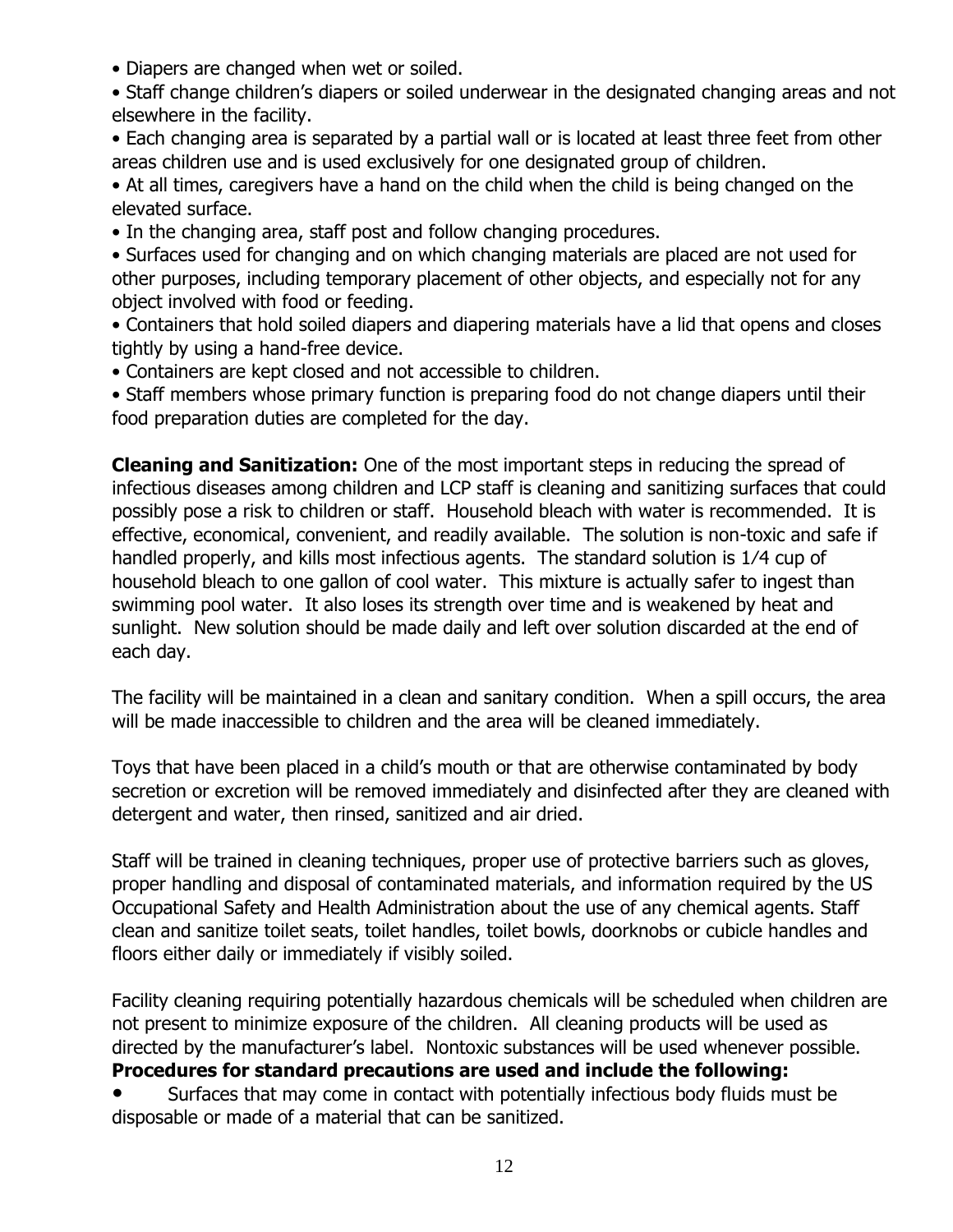Staff use barriers and **techniques** that minimize contact of mucus membranes or of openings in the skin with potentially infectious body fluids and reduce the spread of infectious disease.

When spills of body fluids occur, staff clean them up immediately with detergent followed by water rinsing.

After cleaning, staff sanitize nonporous surfaces by using the procedure described in the Cleaning and Sanitation Table.

Staff clean rugs and carpeting by blotting, spot cleaning with a detergent-disinfectant, and shampooing or steam cleaning.

Staff dispose of contaminated materials and diapers in a plastic bag with a secure tie that is placed in a closed container.

# **Hand-washing Policies and Procedures**

The LCP follows these practices regarding hand washing:

• All adults and those children who are developmentally able to learn personal hygiene are taught hand-washing procedures and are periodically monitored.

• Hand washing is required by all adults and children when hand washing would reduce the transmission of infectious diseases to themselves and others.

• Staff assist children with hand washing as needed to successfully complete the task. Children wash either independently or with assistance.

Children and adults wash their hands:

- On arrival for the day.
- After diapering or using the toilet.
- After handling body fluids.
- Before meals and snacks, before preparing or serving food, or after handling any raw food that requires cooking.
- After playing in water that is shared by two or more people.

• After handling pets and other animals or any materials such as sand, dirt, or surfaces that might be contaminated by contact with animals.

Adults also wash their hands:

- Before and after feeding a child.
- Before and after administering medication.
- After assisting a child with toileting.
- After handling garbage or cleaning.

Proper hand-washing procedures are followed by adults and children and include:

• Using liquid soap and running water.

• Rubbing hands vigorously for at least 10 seconds, including back of hands, wrists, between fingers, under and around any jewelry, and under fingernails; rinsing well; drying hands with a paper towel, a single-use towel, or a dryer; and avoiding touching the faucet with just-washed hands.

Except when handling blood or body fluids that might contain blood (when wearing gloves is required), wearing gloves is an optional supplement, but not a substitute, for hand washing in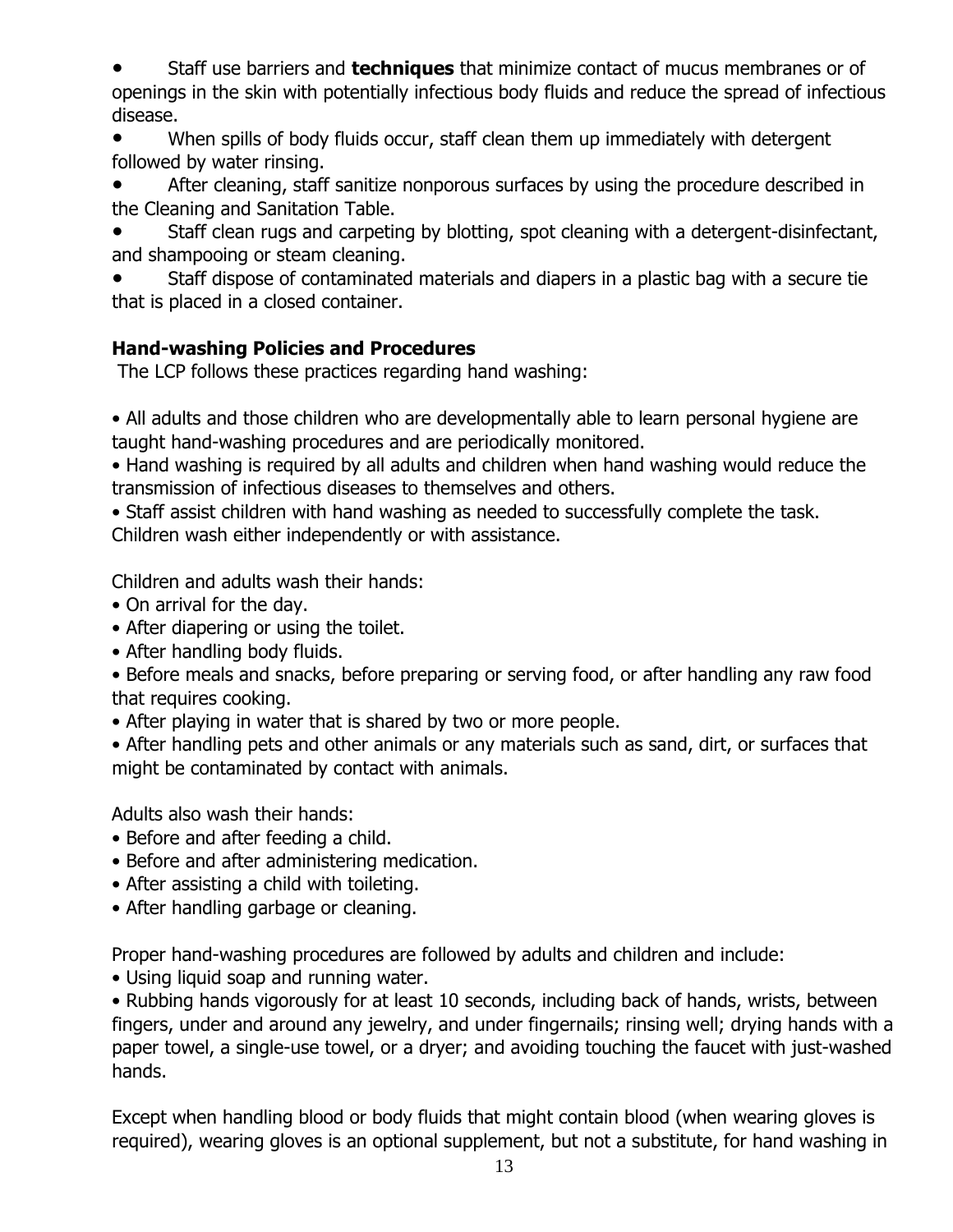any required hand-washing situation listed above.

- Staff wears gloves when contamination with blood may occur.
- Staff does not use hand-washing sinks for bathing children or for removing smeared fecal material.

• In situations where sinks are used for both food preparation and other purposes, staff clean and sanitize the sinks before using them to prepare food.

**Water Play:** Precautions are taken to ensure that communal water play does not spread infectious disease. No child drinks the water. Children with sores on their hands are not permitted to participate in communal water play. Fresh potable water is used, and the water is changed before a new group of children comes to participate in the water play activity. When the activity period is completed with each group of children, the water is drained. Alternatively, fresh potable water flows freely through the water play table and out through a drain in the table.

**Fire, Tornado, and Other Emergency Procedures:** Fire regulations and tornado warning procedures are posted in each classroom.

**Child Abuse**: Every LCP staff member is a mandatory reporter of child abuse to the Iowa Department of Human Services. If a staff member suspects any kind of child abuse, it must be reported to authorities. Strict confidentiality will be maintained.

**Custody:** A copy of any document issued by the court, such as a "no contact order" or "joint custody order" must be on file with the school administrator in order for the LCP to fully abide by the orders.

**Smoking:** Smoking shall not be allowed in any program area, child-occupied room, or in a facility-operated vehicle. In addition, the LCP school building and grounds are posted as smoke-free.

#### **OUTDOOR PLAY**

We believe that children learn best through play and hands-on experiences. We also believe that the outdoors is an extension of the indoor learning environment. Toys, materials, and activities are also available outdoors to enhance the children's play experience.

It is important for parents to provide the appropriate clothing and outerwear for the weather conditions (e.g., coat, snow pants, boots, gloves, etc.). Please **label** all articles of clothing with the child's name. The LCP has a few extra hats and mittens but not enough for everyone. Since the buildings and shade trees often shelter our playground from the cold wind and hot sun, staff members use the following general guidelines when determining whether to go outside:

**Winter: As temperatures/wind-chill approach 20°F,** staff will check local weather stations to monitor the latest temperature and weather conditions. Children spend a shorter amount of time outside in cold temperatures and are monitored closely. When the wind chill reaches 20°F, children will remain indoors.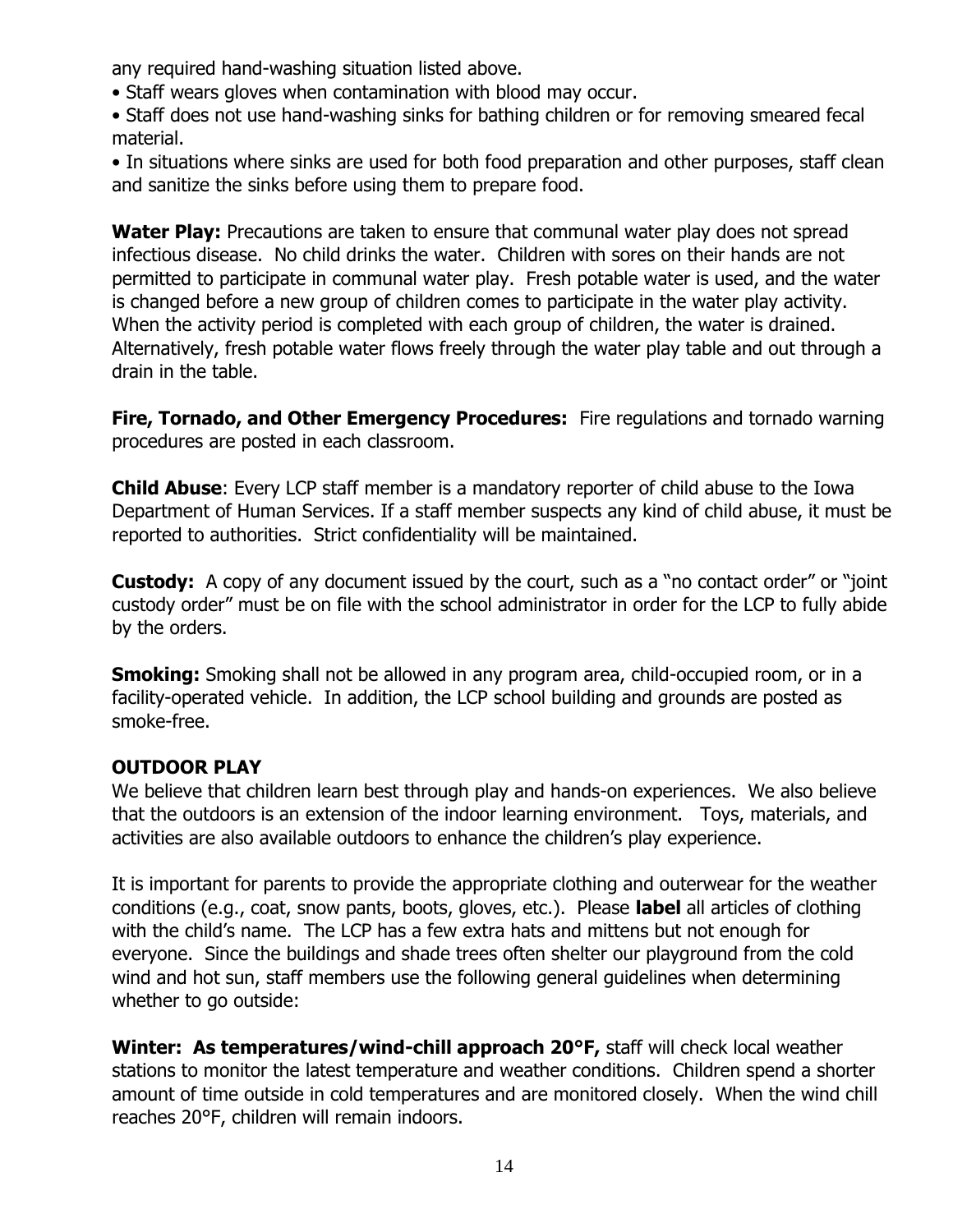**Fall/Spring: As temperatures/heat index approach 90°F,** staff will check local weather stations to monitor the latest temperature and weather conditions. Children often participate in water play activities outside in shady areas of the playground.

Children are also encouraged to get plenty of liquids to replenish body fluids. Parents are encouraged to provide sunscreen and insect repellent. Typically, the length of time spent outside is reduced or the children remain indoors when the heat index reaches 90°F. At times, we will have the children only go outside early morning or late in the day when the sun is less intense.

# **Reminder--- if your child is not well enough to participate in outdoor play, he or she is not well enough to attend the LCP.**

# **CLASSROOM GUIDANCE STRATEGIES**

Positive guidance strategies are used in the LCP to keep children constructively involved with satisfying and challenging learning activities. Adults provide children with clear and positive expectations. Guidance directives are stated positively instead of negatively, for example, "Walk indoors"; "Use your words to tell him or her you're angry"; "Chairs are for sitting." Most children have constructive experiences when they are physically healthy and when teachers prepare and manage the daily schedule, classroom space, and environment based on knowledge of each child. Adults provide support, focused attention, physical proximity, and encouragement to the children throughout the classroom day. Teachers help each child develop self-control by helping them to recognize, talk, and express their emotions appropriately. The natural, expected sounds of the early childhood classroom are giggling, whispering, animated voices, relaxed talking, and busy sounds as well as occasional crying, shouting, and frustrated voices. Teachers sometimes need to enforce guidance limits either by planned ignoring, redirection, removing materials, or removing children from the situation. It is understood that adults teach age- and individually-appropriate behaviors until the behaviors are within the child's repertoire. The Positive Behavior Support Approach is used to help children develop social and emotional skills, resolve conflicts, and manage anger.

**PROBLEM SOLVING APPROACH TO CONFLICT:** In the course of children's play, conflicts arise. We regard these situations as opportunities for children to develop skills in social problem solving. The following strategies are what we use to help children resolve conflicts and become more aware of themselves as capable problem-solvers:

- 1. Approach social conflict calmly and acknowledge children's feelings.
- 2. Gather information and restate the problem.
- 3. Ask for ideas to try from the solution kit, choose one together, and be prepared to give follow-up support.

One goal of the LCP is to help children develop a positive self-image. Children are encouraged to be self-directed and to exhibit self-control. In order to do this, children need the opportunity to build self-esteem. Therefore, such practices that humiliate or shame a child will not be used. Young children, due to their developmental age, are not capable of understanding the ramifications of many of their behaviors; therefore, they need to be encouraged to make good choices and to be prevented from harming themselves and/or others. This goal can best be accomplished through close supervision, gentle guidance, and,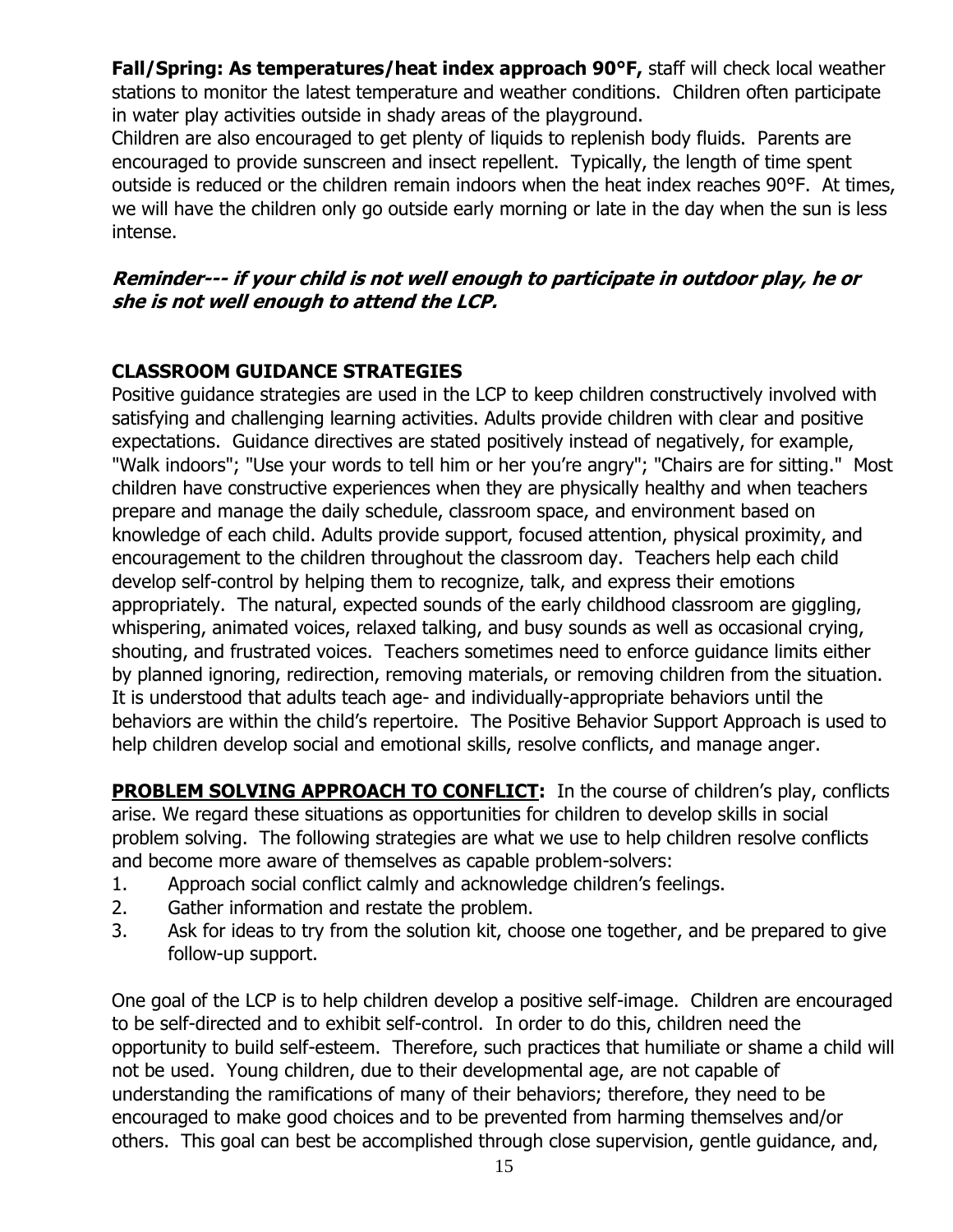most importantly, redirection. Children need to learn to identify and express their feelings. However, adults must often assist a child by verbalizing the child's feelings in a given situation. For example, if a child is about to hit another child for taking a toy away, an adult would prevent that child from hitting the other saying, "That really made you angry when Billy took your toy. You wanted to hit him. Instead, tell Billy 'It's mine. I'm playing with it.'" This way, we hope to prevent one child from hurting another while, at the same time, helping that child to learn to identify feelings and verbalize expectations.

Another important guidance understanding is to remember that small children are very egocentric and are not yet capable of understanding the concept of sharing and taking turns. Therefore, it is the adult's responsibility to lend guidance through assisting children in solving their problems when conflict situations occur. Caring for young children requires a lot of patience, as they often need to be reminded about safety rules and sharing over and over again.

Play involving guns, weapons, or war play is prohibited in LCP. Guns or weapons brought to the LCP will be removed immediately until the item can be returned to the parent. The child will be involved with this process. When children engage in play with violent overtones (war, pretend shooting, etc.), teachers will redirect the children to more constructive types of social activity. Bullying behavior is considered violent play and is unacceptable; it will be handled quickly and is taken seriously. Parents are asked to help us enforce this "no guns/weapons, violent play, and non-bullying" policy.

# **Specific Guidance Techniques Used by LCP Staff:**

- Maintaining realistic expectations for young children
- Providing clear, simple, and consistent limits
- Planning an environment that facilitates a caring atmosphere
- Keeping children productively involved
- Modeling appropriate behaviors
- Redirecting inappropriate behaviors toward desired outcomes
- Giving children choices between two appropriate alternatives
- Encouraging children to work together to solve problems and make cooperative decisions using the solution kit from Positive Behavior Supports
- Encouraging children to use their words to solve problems or to elicit peer cooperation
- Providing logical and natural consequences for children's actions
- Removing children from the situation until they are calm and able to discuss the problem

**Removal of Child**: In unusual circumstances it may be necessary to remove a child from a program for a day while plans can be made by the teacher, parents, and administrator for the child's return to the classroom. In such circumstances, parents will be expected to remove the child immediately. The administrator will contact the parents to schedule a conference to discuss the situation and to make plans for the child; the administrator, teacher, and parents shall be present at this conference. Children and teachers need to feel physically and emotionally safe in all classrooms. Every effort will be made to ensure a healthy environment in each classroom. Classroom teachers are responsible for keeping the Administrator informed about children experiencing challenging behaviors and events, the guidance strategies they are using with these children, and the ways they have informed and involved the respective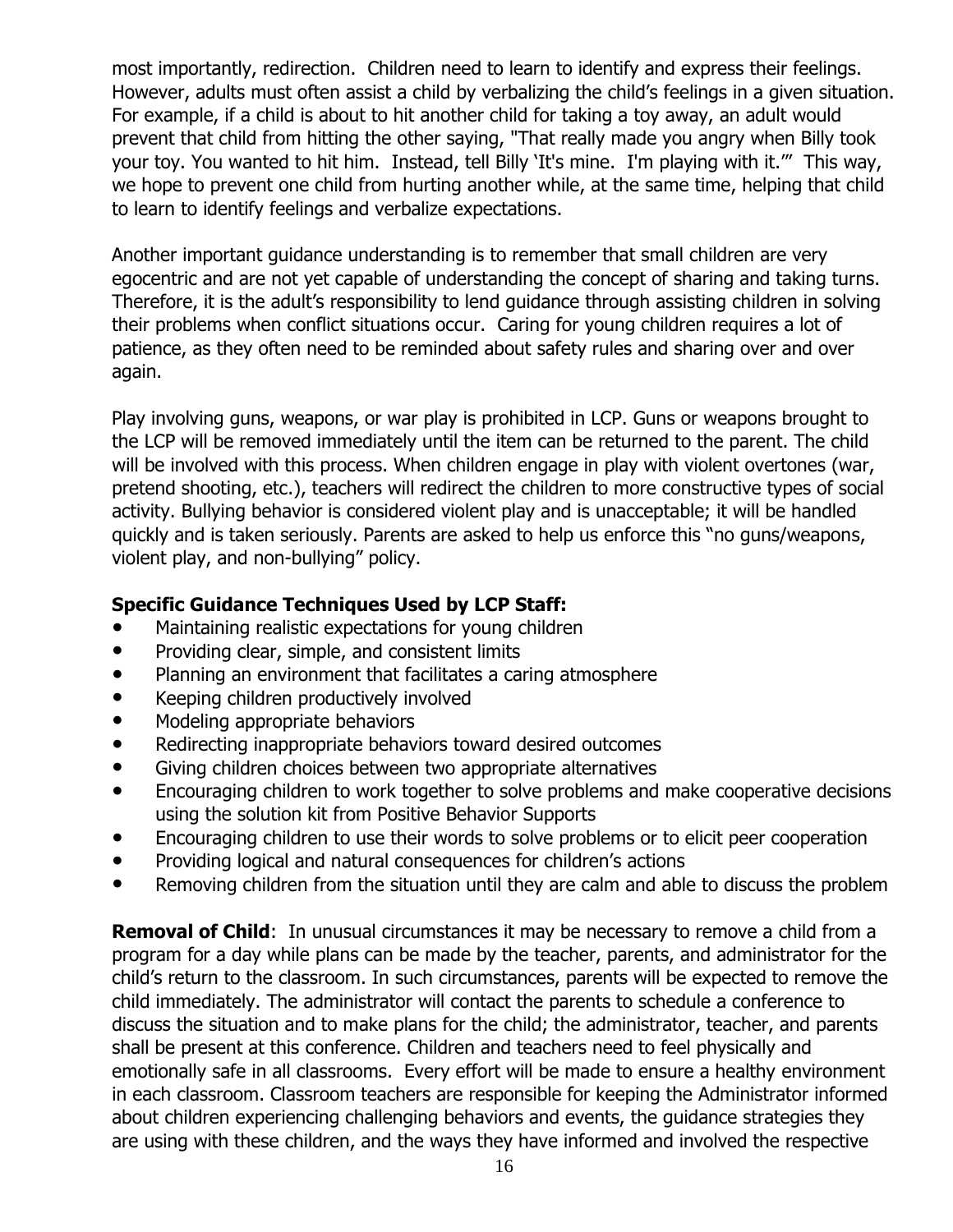parents in these situations. Physical and emotional safety for all children and adults is a fundamental assumption in our classrooms. The best interests of all involved will be considered. In rare instances, it may be necessary to remove a child permanently.

**Program Assessment:** The program administrator will be working closely with all sites to ensure all standards are met and maintained. Administrators, families, staff, and other routinely participating adults will be involved annually in a program evaluation that measures progress toward the program's goals and objectives. The annual evaluation process includes gathering evidence on all areas of program functioning, including policies and procedures, program quality, children's progress and learning, family involvement and satisfaction, and community awareness and satisfaction. A parent survey is provided at least annually each school year to collect parents' feedback on positive/negative aspects of the program. Each year a self-evaluation is completed by the classroom teachers and administrators, as well. Information gathered from all of these sources is used to continue to enhance the quality of the program and the services provided to children and families. Collaborative and shared decision making is used with all participants to build trust and enthusiasm for making program changes. Staff and families meet at least annually to consult on program planning and ongoing program operations.

The link to the parents survey and agenda items can be found here: [Parent survey link for handbook](https://docs.google.com/document/d/1Ei3gpJq42bQ2NfDqFEh9ctknRnRjoyqzoteKjFd9MHw/edit?usp=sharing)

# **LCP SUPERVISION POLICY**

Teaching staff supervise the children primarily by sight. Teachers check frequently on children who are out of sight (e.g., those who can use the toilet independently, who are in the book corner, or different center areas) using supervision by sound for short intervals.

#### **SNACK TIME**

At the LCP, children are served a nutritional snack. Menus are posted outside each room and will be sent home with your child each month. We will also do cooking activities in the classrooms to try new foods. Your child will be encouraged to sample all foods served, but will never be forced to eat. If for any reason your child cannot eat a certain food or has different dietary needs (e.g., vegetarian, vegan, lactose intolerant), please inform the LCP. For allergies and food restrictions, a form must be completed by a medical professional indicating the allergy and the appropriate substitution. An action plan may also be written for allergies.

As an important part of our curriculum, meals are learning experiences for children. Small groups come together to socially interact, which fosters self-help skills and good nutritional habits. Conversation is encouraged at snack time.

#### **FOOD FROM HOME POLICY**

Food from home is not allowed in the LCP, unless there are unusual circumstances. As participants in the CACFP program, our program must ensure that all children's nutrition needs are being met according to the CACFP guidelines. The only way to monitor this is to have the children eat the food provided by the program. Food allergies and special diets (e.g. vegetarians, etc.) can generally be accommodated by the program. Please see the school administrator to complete a form.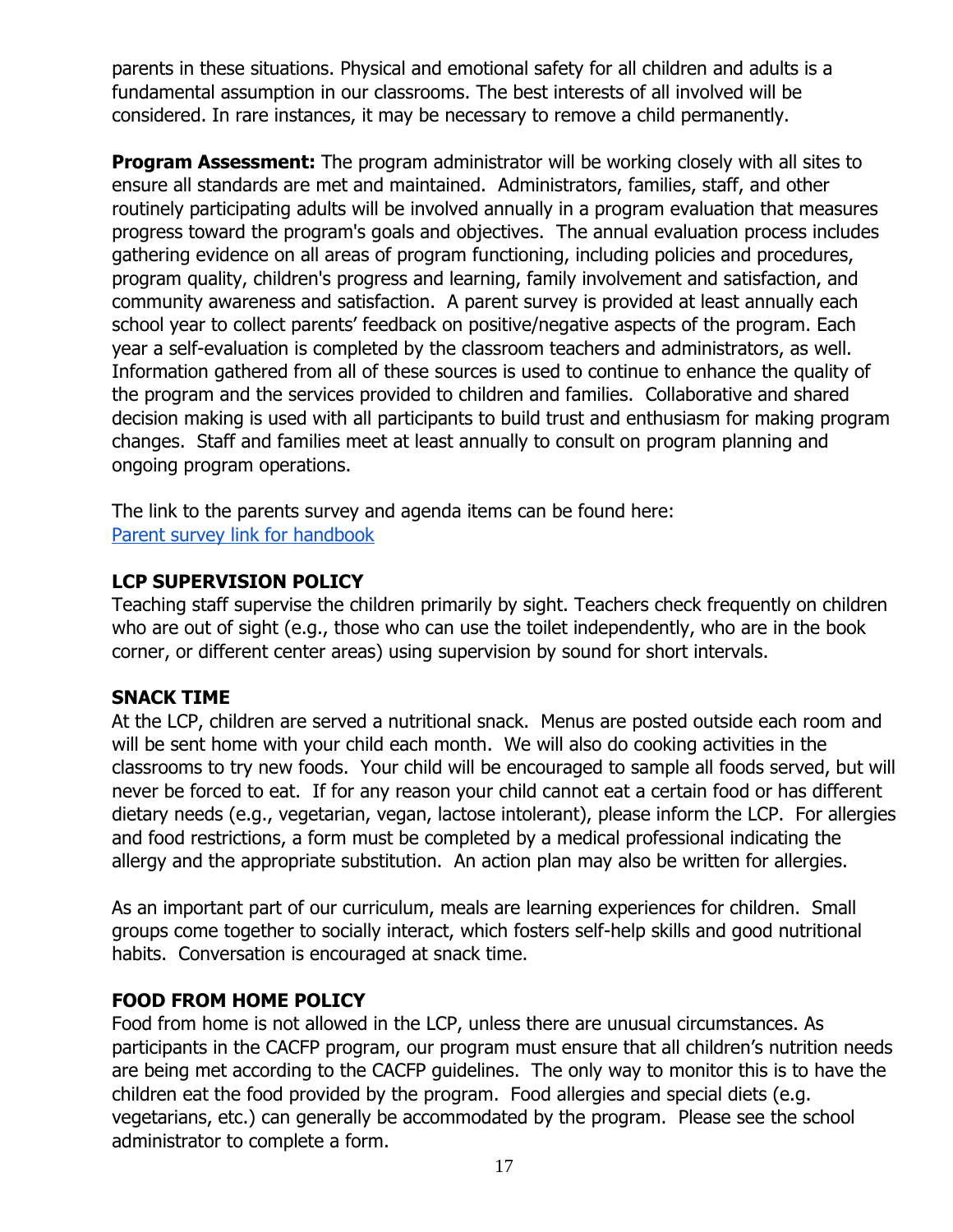Your child may celebrate a birthday with a special treat. The treat will be served in addition to the snack for the day. Please discuss this with your child's teacher and follow the guidelines below:

• Food should be pre-packaged, unopened, and preferably nutritious.

• Any treats, cakes or cookies purchased at a store are acceptable but should remain in the original package to list ingredients to allow monitoring of food allergies.

• Be sure to include enough servings for all children.

• When planning your child's home birthday party, please consider inviting all of the children or none. If this is not possible, please mail invitations directly to children's homes to avoid sad or hurt feelings.

# **ANIMAL AND PET POLICY**

All interactions between children and animals must be respectful and staff must instruct children on safe behavior when in close proximity to animals. The staff makes sure that classroom pets and visiting animals appear to be in good health. These animals have documentation from a veterinarian or an animal shelter to show that the animals are fully immunized (if the animal should be so protected) and that the animal is suitable for contact with children. The teaching staff supervises all children and knows who is allergic to which type of animals and is not exposed to the animals. Reptiles are not allowed as classroom pets because of the risk of salmonella infection.

# **CLARK PRESCHOOL TRANSPORTATION**

To qualify for transportation to Clark Preschool, your child's pick-up and drop-off location must be within the Le Mars city limits or your child may qualify if they have an Individualized Education Plan that determines their eligibility.

If your child is not on an Individualized Education Plan, or does not qualify for transportation based on their disability you will need to purchase a bus pass. The cost of a bus pass is \$100 per year or \$50 a semester. Bus passes may be purchased in the office at Clark School before the first day of school. Your student will not be transported until a bus pass is purchased.

Unless it is an emergency, you will be allowed one pick-up location and one drop-off location. If your student will be at any other location, you will be required to transport the student yourself unless you receive prior approval through the bus garage. If you have a permanent change to your student's pick-up or drop-off location, you must notify the bus garage with adequate time to make the changes. If your student is not riding the bus, **you need to notify the bus garage at 546-6801**. **If your child will be absent from school, please also call Clark Elementary at 546-8121 to inform them of the absence as well. If the bus garage or school is not notified of your child's absence, the Clark Elementary secretary will be calling to check on the reason for your child's absence. If we are unable to contact the parents directly, work numbers and emergency numbers will be called.**

You will need to have your pick-up and drop-off location, parent contact information, and any medical information that the bus driver might need to know in case of an emergency to Clark School **three weeks before the start of classes.**

Our buses are on a very tight schedule when picking up and dropping off students. The time your student will be picked up may vary slightly depending on weather and which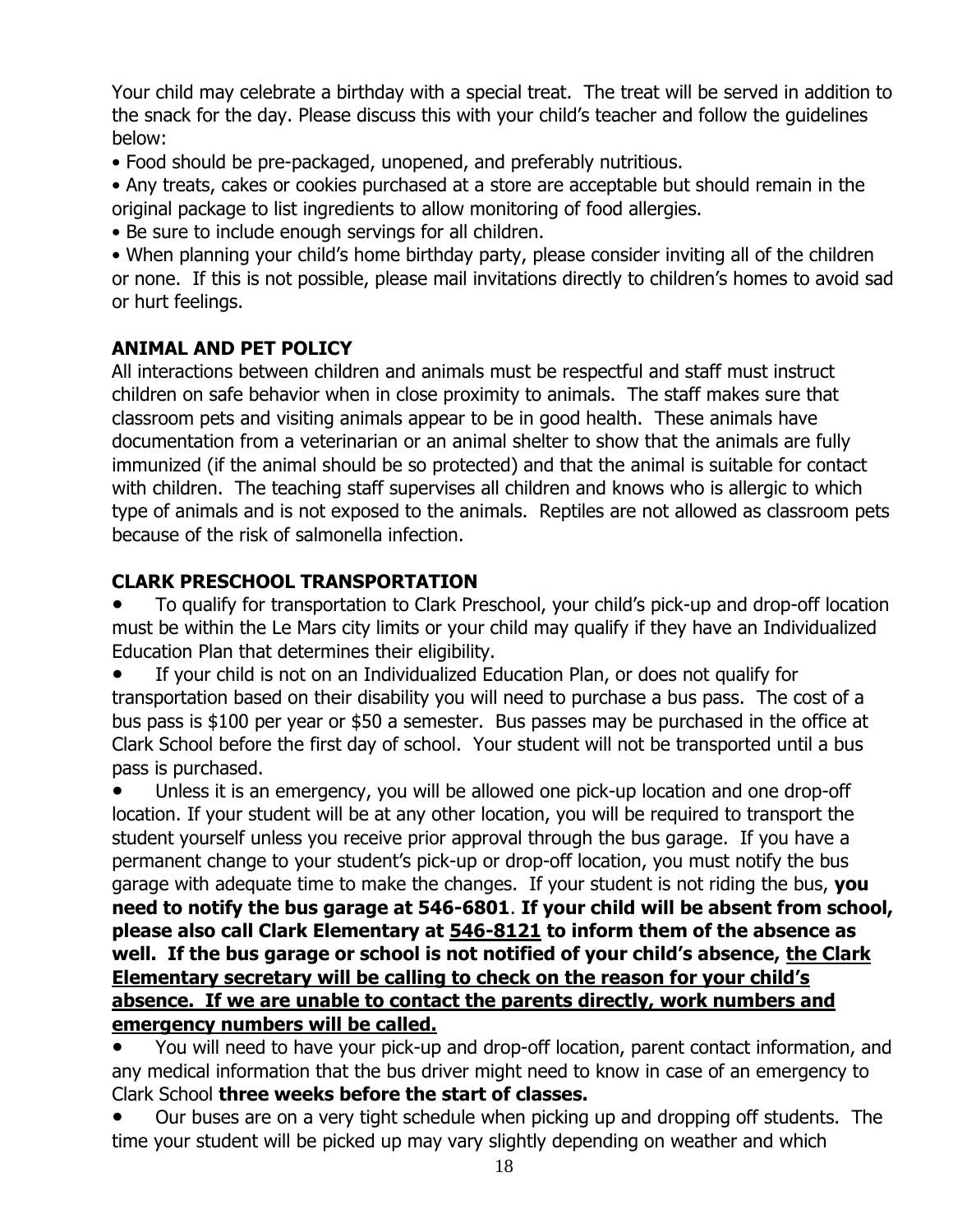students are riding. You need to make sure your students are ready for the bus. An adult needs to be **visibly present** upon your child loading and unloading the bus. When picking up or dropping off students the bus will wait **2 minutes**. If no one shows up, or your student is not ready, the bus will leave. We will not return for any students. When dropping off your students a parent or guardian must receive the child from the bus. If no one is home or doesn't come out to the bus in 2 minutes the bus will leave with your child and bring your child to the Bus Garage at 921 3<sup>rd</sup> Ave SW and you will be responsible for picking up your child.

● No food, drink, or toys are allowed on the bus. Backpacks are to be placed under the seats of the bus for safety reasons.

Parking during delivery and pickup of children is provided on the north side of the building. If parking on the north side, **please do not park in the designated loading zone as this is for the bus pick-up and drop-off, and please do not block the driveway of any resident living across the street from the school.** 

# **TRAFFIC SAFETY GUIDELINES**

• PLEASE teach your children to stay with you when leaving and entering the building.

• Children running ahead in the parking areas and inside the building can be in danger of serious injury.

DRIVERS MUST EXERCISE THE UTMOST PATIENCE AND CAUTION WHEN

#### ENTERING AND LEAVING THE PARKING AREAS. **Do not leave any children unattended in a vehicle**.

# **FIELD TRIPS**

Each classroom plans their own field trips and parents are informed of each trip. Parents give permission for their child to attend field trips. If you do not wish for your child to attend an outing, please make alternative child care arrangements. Administration will make the decision about filed trip attendance concerning preschoolers who enter the program after January 1. The LCP uses school buses with **seatbelts for transportation** on field trips.

# **CLOTHING AND PLAY ITEMS FROM HOME**

**Play Clothes:** Send your child to the LCP in comfortable play clothes and shoes. Play is usually active and often messy; comfortable, washable clothes are important if your child is to participate fully in the program. Outdoor play is scheduled every day as an integral part of our planned curriculum. We expect that you will send your child to school dressed for both indoor and outdoor activities. We recommend your child wear tennis shoes due to the large motor activities that take place during the school day.

Please send your child in clothes that are easily manageable when toileting. All children occasionally get their clothes wet and have toileting accidents. Whenever this occurs, it is best to change the child's clothes into an "extra" set of clothing provided by the family. Your child's teacher will request that you bring a complete change of clothing, including underwear and socks, to be kept at school and replenished as needed. Please be sure that you clearly label all items of clothing.

**Play Items from Home:** It is often difficult for young children to share their special "treasures" with classmates. Since some items may be more appropriate than others in the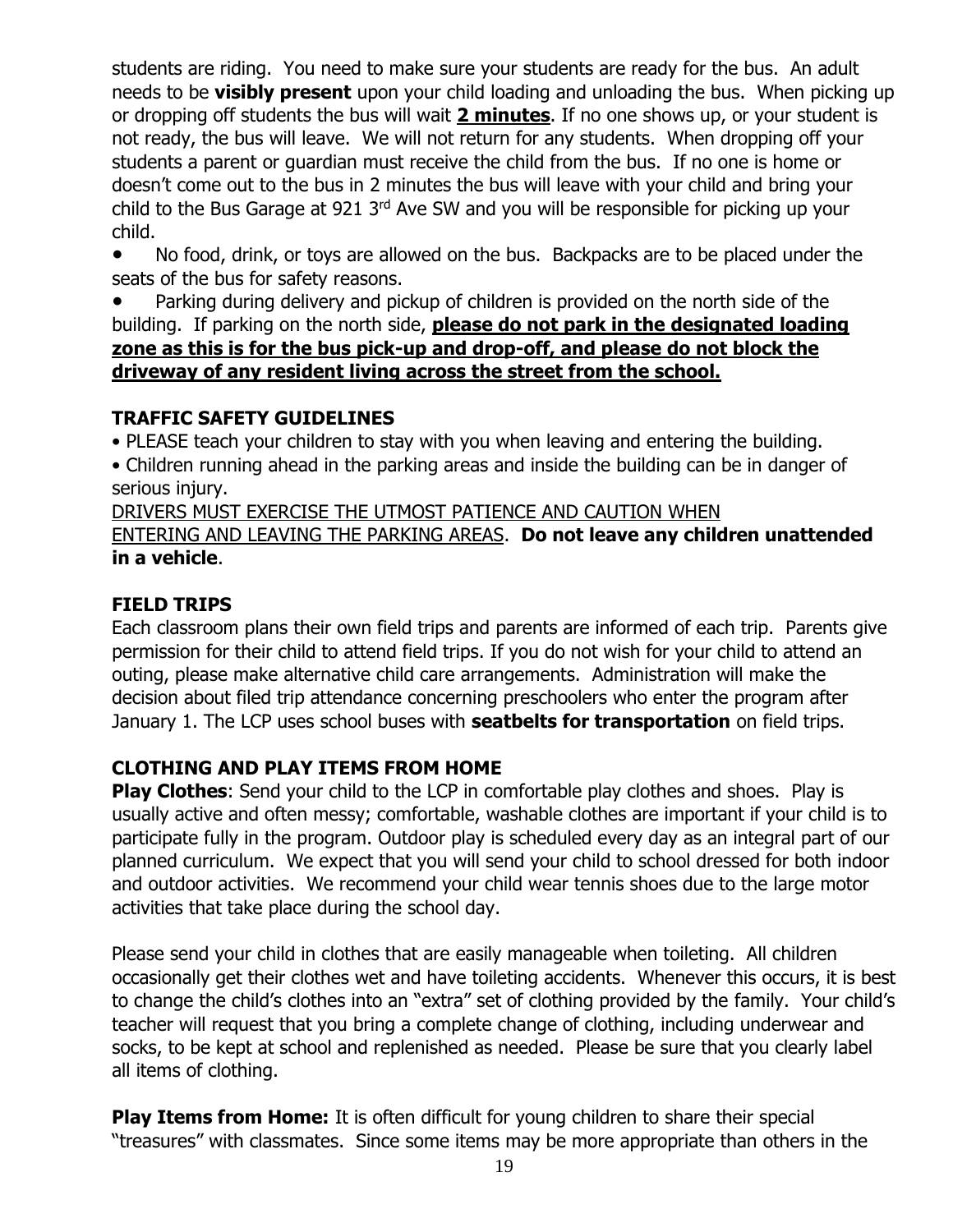group setting, please encourage your child to not bring toys from home. There may be special opportunities when your child is asked to bring a toy from home for sharing, you will be notified when this occurs.

**Weapon Play and Competition**: There is a strict policy of allowing no weapon play in the LCP. Children are not permitted to play with weapons of any type or size or to pretend that other items are weapons, including their fingers, hands, or blocks. Viewing aggressive acts in movies or television is NOT recommended for children. Competitive behavior is minimized in our programs. In young children, competition often increases negative behavior and decreases acceptance of others. Furthermore, competition can work against the positive characteristics we are trying to instill in children, such as, cooperation, positive self-concept, acceptance of others, and friendship. Bullying is not considered acceptable behavior; all efforts will be made to guide children in finding appropriate ways to interact with others. Your help in this area is especially appreciated.

# **ARRIVAL AND DEPARTURE**

Since teachers need time to prepare the environment and for safety reasons, under no circumstances can children be admitted into the classrooms before being invited to enter. When you bring your child to school, you or a responsible adult must come into the building when you bring your child and also when you pick them up after preschool, unless he/she rides the bus. **Children cannot arrive before 8:20 A.M., as there are no adults available to supervise the children. Children in the P.M. session may not arrive before 12:30 P.M.** You or a responsible adult must sign your child in and out on the sheet. This is to ensure your child's safe arrival and departure. **If your child rides the bus to school, you are responsible to call the bus barn if he/she will not be riding on a particular day. THE BUS GARAGE TELEPHONE NUMBER: 546-6801.** 

# **If your child is going to be absent from school please also call Clark Elementary – 546-8121.**

If someone we do not know is to pick up your child, it is essential that you inform the teacher in advance of the pick-up. This person must be listed as an authorized person on the enrollment paperwork. Remind the authorized person to sign the child in or out and that we may ask for identification to insure your child's safety. Also, if someone else is bringing your child to LCP for the day, please notify them of start/ending times as well as drop-off/pickup locations

During arrival, it is very important to set up a routine that your family can follow every day. This routine provides your child with a sense of security. It is expected that you walk your child into the building, sign your child in, greet the teachers and friends, and encourage your child to put away items in the cubby. When it is time to go, tell your child you are leaving and say good-bye. If your child is having difficulty separating, signal a teacher for assistance. If your child is upset when you leave, feel free to call us later and we will let you know how he or she is doing.

During departure it is also important to follow a set routine. We recommend that you greet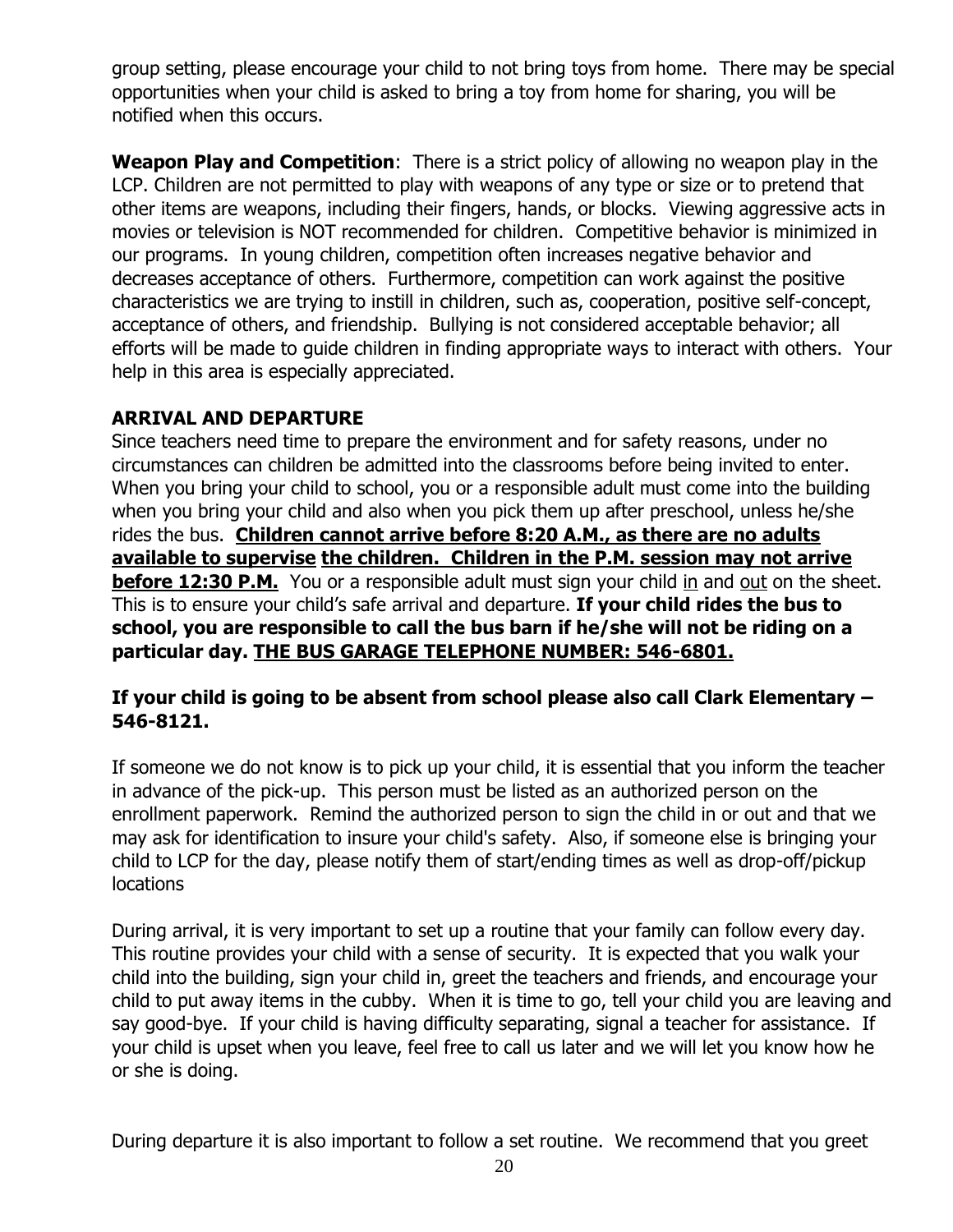your child and the teachers upon arrival and let your child know it is time to go. While your child is finishing up, you may touch base with the teachers to discuss your child's day. Be sure and say good-bye to your child's teachers so they know you are leaving. You are asked to avoid a prolonged departure.

Since the LCP teachers have additional responsibilities at the end of each day, it is very important that your child be picked up on time. The morning class dismissal begins at 11:10 AM and the afternoon class dismissal begins at 3:20 PM. Students not riding the bus and being picked up at LCP need to be picked up by 11:10 AM (morning session) or 3:20 PM (afternoon session). The time immediately following the dismissal is used to put away materials and equipment, assess the day's events, and to modify the curriculum plans for the next school day. Being prompt is expected and greatly appreciated.

Once you have reunited with your child and are departing, the LCP is no longer responsible for your child. For safety reasons, please do not let your child run ahead of you inside or outside of the building.

If parents do not arrive within 5 minutes of dismissal to pick up their child from the program, staff members will first try to contact the parents. If parents are unable to be reached, staff members will try to contact your emergency contact persons. If your arrival becomes routinely late, we will schedule a meeting with you to determine a solution to this problem.

Pre-School AM Session runs from 8:20-11:10 a.m. and in the afternoon from 12:30-3:20 p.m.

#### **WEATHER RELATED PROGRAM CANCELLATION**

LCP will follow the LeMars Community School's yearly calendar. If K-12 is not having school, LCP WILL NOT be in session. **Please listen to KLEM AM 1410 or 96.9 FM, subscribe to Le Mars Daily Sentinel or KTIV Text Alert, or watch KTIV Channel 4 for any weather-related dismissals.**

If the radio announces LeMars Community Schools does not have school, this **WILL** include the Le Mars Community Preschool.

If LeMars Community Schools has a **2-Hour late start due to weather,** there will be **NO A.M. CLASS**

If LeMars Community Schools has a **1-Hour or 2-Hour Early Dismissal due to weather**  there will be **NO P.M. CLASS**

# **PROFESSIONAL DEVELOPMENT DAYS**

Throughout the school year preschool teachers and associates will have professional development activities to attend and there will be no preschool on these days. Teachers will provide a monthly calendar so parents can plan for these days.

#### **SPECIAL REMINDERS**

If your child will be absent or late for any reason, call the LCP at 546-8121